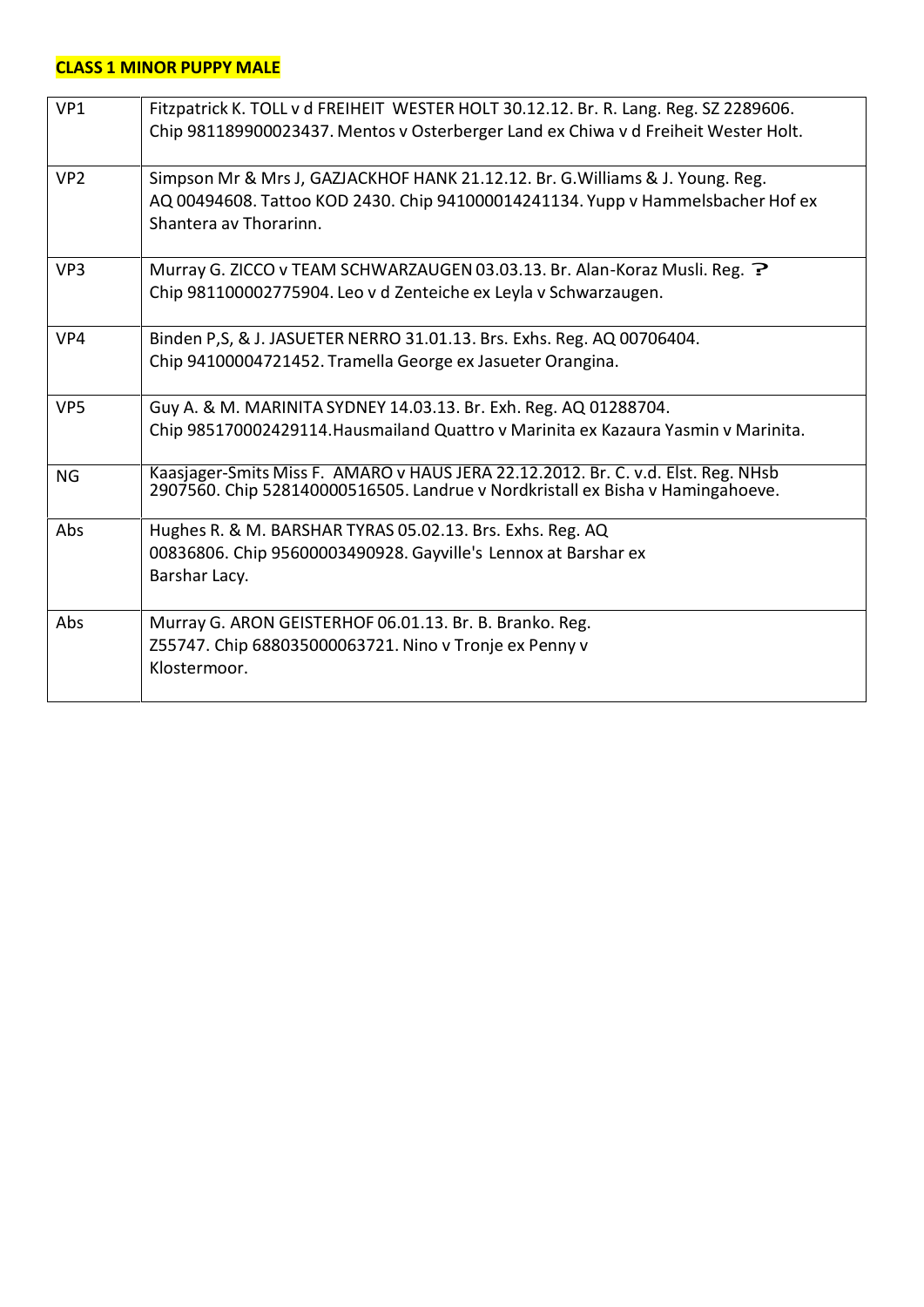## **CLASS 2 MINOR PUPPY FEMALE**

.

.

| VP1             | Baker M & Cassidy P. NIKONIS ZSA ZSA 02.01.13. Br. P.Cassidy. Reg. AQ 00388408.<br>Chip 986100000065993. Sunni v Hühnegrab IP03 ex I'll Be There For Nikonis IP01.             |
|-----------------|--------------------------------------------------------------------------------------------------------------------------------------------------------------------------------|
| VP <sub>2</sub> | Latifi P. DANISOF BLANCHE 21.12.12. Br. Exh. Reg. AQ 00824307.<br>Chip 985170002311214. Millow v Dakota ex Daisy v Team Arlett.                                                |
| VP3             | Bowen D. & S. LARARTH RITZY 24.02.13. Brs. Exhs. Reg. AQ 00922701. Chip 956000001504791. Ch. Conbhairean Waro ex Conbhairean Chakira                                           |
| VP4             | Kessel T & Brimacombe M. KESENBURG CASHA 04.01.13. Brs. Exh. Reg. AQ 00646102.<br>Chip 956000001507373. Ch. Conbhairean Chico ex Conbhairean Nathalie at Kesenburg.            |
| VP <sub>5</sub> | MacDonald H & Greer D. CONBHAIREAN INDI 01.01.13. Brs. Exhs. Reg. AQ 00624004.<br>Chip 985170002430551. Joker v Eichenplatz ex Conbhairean Xara.                               |
| VP <sub>6</sub> | Jermey I & Rockic G. RANDA GIM 14.03.13. Br. G. Rockic. Reg. H R 29954.<br>Chip 191100000617925. Xeron v Fichtenschlag ex Coco Chanel zur<br>Medbacher Muhle.                  |
| VP7             | Rambridge R & Sygrove K. TRAMELLA KATJA 29.12.12. Brs Exhs. Reg. AQ 00219303.<br>Chip 981000006008085. Fulz di Zenevredo ex Ch. Tramella Jenka Sch2.                           |
| P1              | Fitzpatrick K. TAXI v d FREIHEIT WESTER HOLT 30.12.12. Br. R. Lang. Reg. SZ 2289608.<br>Chip 981189900026625. Mentos v Osterberger Land ex Chiwa v d Freiheit Wester Holt.     |
| P <sub>2</sub>  | Halliday J & Roe B. XAMBIA v ESKGYLE 08.02.13. Br. Watson. Reg. AQ<br>01281702. Chip 986100000047436. B/C DNA. Ch. Cobhairean Waro ex<br>Eskgyle Ischka.                       |
| Abs             | Epps R & M. ZEROSS CITA 22.2.13. Brs. Exhs. Reg. AQ 01313204. Chip 958000002090608.<br>Joker v Winnloh Sch3 ex Kiwi v d Grafschaft Mark Sch3                                   |
| Abs             | Fitzpatrick K. TUFFI v d FREIHEIT WESTER HOLT 30.12.12. Br. R. Lang. Reg. SZ<br>2289612. Chip 981189900020807. Mentos v Osterberger Land ex Chiwa v d<br>Freiheit Wester Holt. |
| Abs             | Hughes R & M. BARSHAR TAFFI 05.02.13. Brs. Exhs. Reg. AQ 00836808. Chip 956000003441548.<br>Gayville's Lennox at Barshar ex Barshar Lacy.                                      |
| Abs             | Yates L. VONHAUSERIN BEATRIX POTTER of LORNSTONE 24.01.13. Brs. E & M Santoro. Reg. AQ<br>01048101. Chip 956000008265402. Moonwinds Gold Strike ex Lornstone Moonbeam          |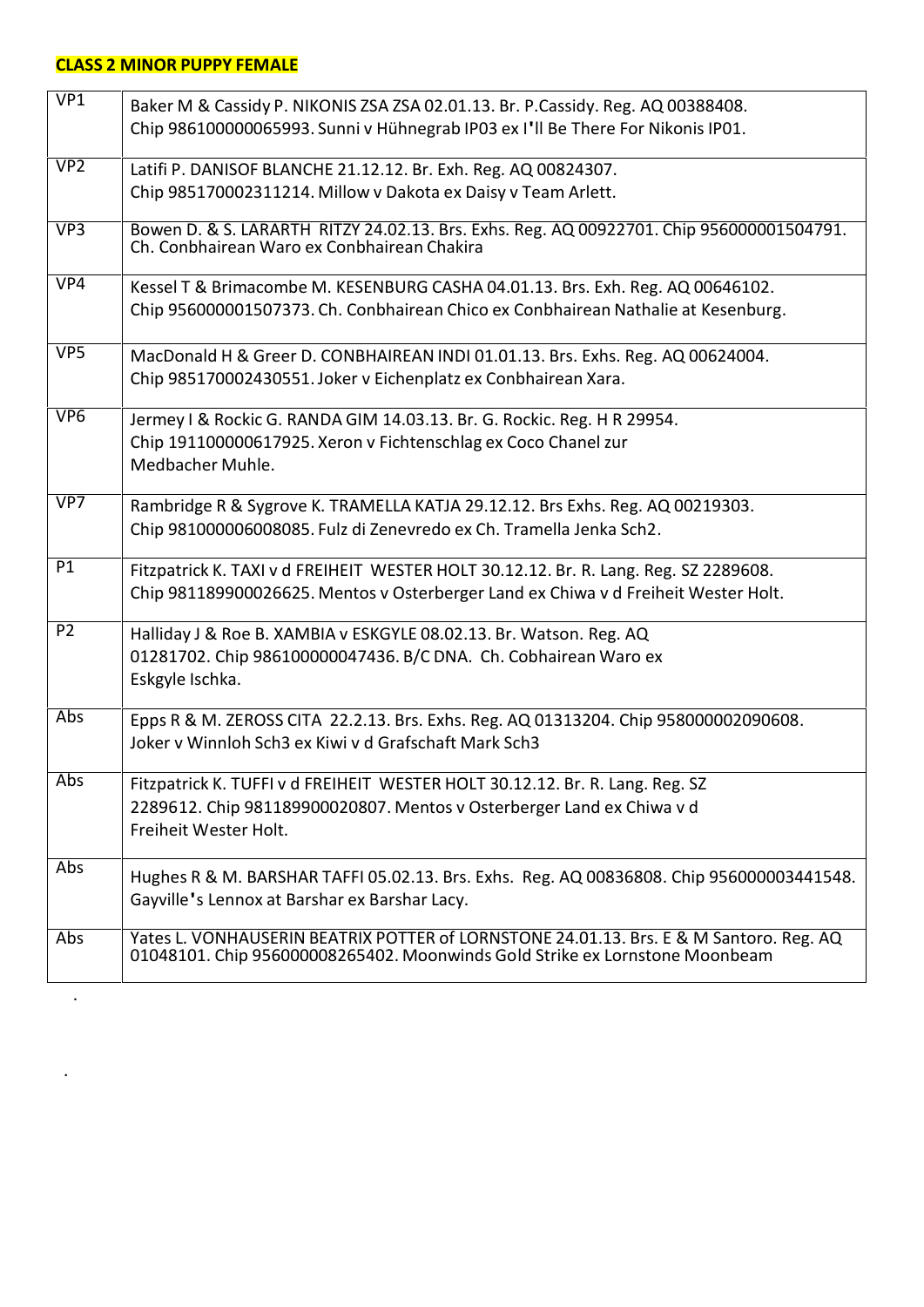## **CLASS 3 LONG COAT MINOR PUPPY MALE**

| VP <sub>1</sub> | Exley P & Fitton C. IOLANDA DAX 20.02.13. Br. I. Jermey. Reg. AQ 01738101.<br>Chip 900200000054205. Xeron v Fichtenschlag. ex Hawan v Mining.         |
|-----------------|-------------------------------------------------------------------------------------------------------------------------------------------------------|
| VP <sub>2</sub> | Dooley Mrs S. CONBHAIREAN INDO 01.01.13. Brs. MacDonald & Greer. Reg. AQ 00624001.<br>Chip 900200000072352. Joker v Eichenplatz ex Conbhairean Xara.  |
| VP <sub>3</sub> | Morgan A. SAILOR v STEFFAN HAUS 22.02.13. BR. B. Honig. Reg. SZ 2292492.<br>Chip 981189900024612. E'U2 de la Petite Laeticia ex Dunja v Regina Pacis. |
| VP4             | Lawrie Mr & Mrs. HAZROH VARO 25.01.13. Brs. J. & H. Docherty. Reg. AQ 00897601.<br>Chip 900200000008112. Ch. Conbhairen Waro ex Hazroh Sassy.         |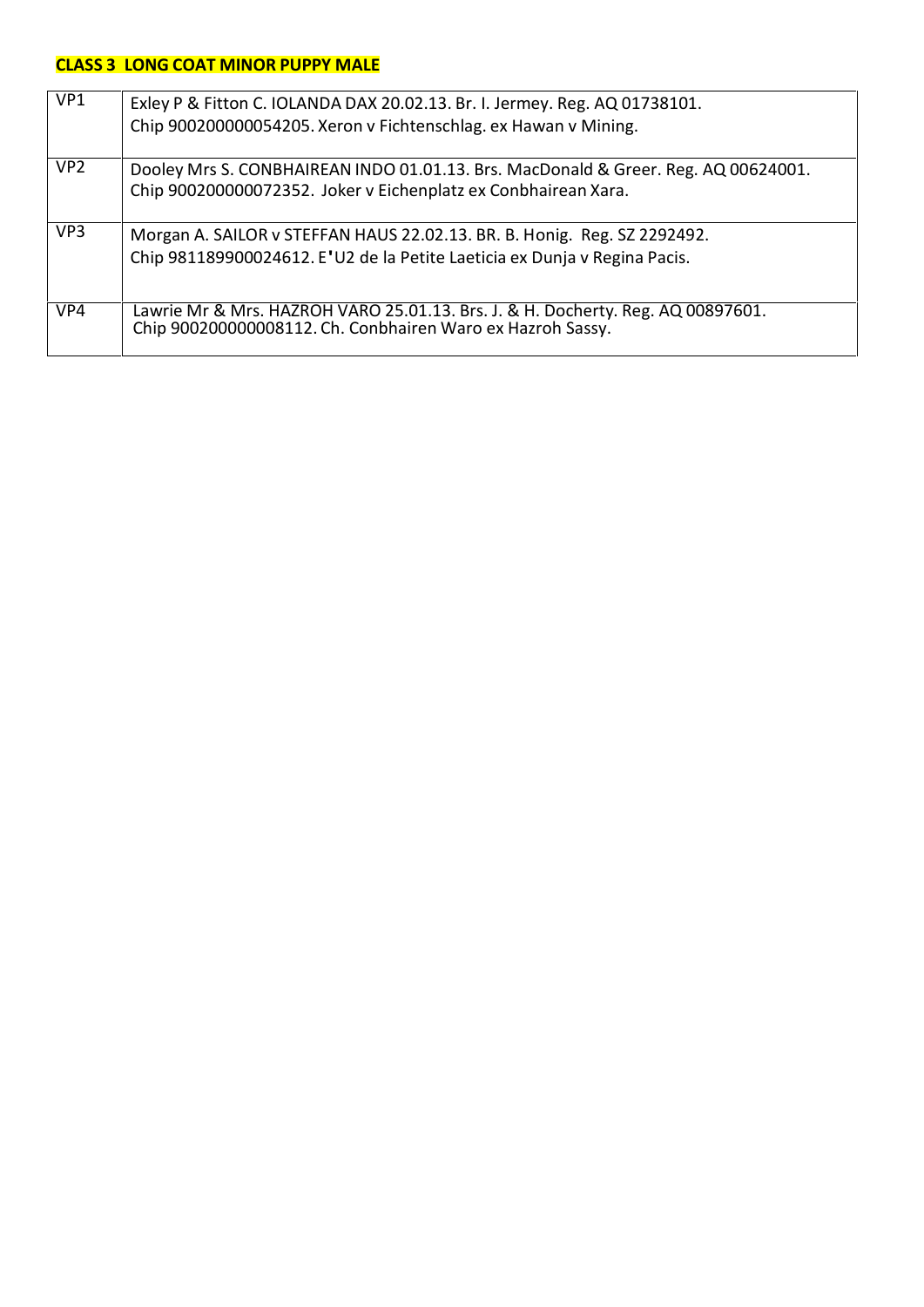#### **CLASS 4 LONG COAT MINOR PUPPY FEMALE**

| VP <sub>1</sub> | Dooley Mrs S. CONBHAIREAN INKA 01.01.13. Brs. MacDonald & Greer. Reg. AQ 00624005.<br>Chip 900200000072642. Joker v Eichenplatz ex Conbhairean Xara     |
|-----------------|---------------------------------------------------------------------------------------------------------------------------------------------------------|
| VP <sub>2</sub> | Cathie J & L & S Boons. MOLLII v CINDERHOF 07.02.13. Brs. Exhs. Reg, LOSH 1123821.<br>Chip 981100002796881. Orion Mavic Poland ex Hera v Tejada Schloss |
| VP <sub>3</sub> | Timman Miss G. ANSHI v HAUS JERA 22.12.2012. Br. C. v.d. Elst.Reg. NHsb 2740655.                                                                        |
|                 | Chip 528140000515294. Landrue v Nordkristall ex Bisha v Hamingahoeve                                                                                    |
| VP4             | Dooley Mrs S. XYNA V D WILHEMSWARTE 10.01.13. Br. G. Swedes. Reg. ?                                                                                     |
|                 | Chip 981189900006698. Mentos v Osterberger-Land ex Jovanna v d Wilhelmswarte.                                                                           |
| P1              | Dunne G. TIFFANY v d FREIHEIT WESTERHOLT 30.12/12. Br. R. Lang. Reg. SZ 2289610.                                                                        |
|                 | Chip 981189900023721. VA Mentos v d Osterberger-Land ex Chiwa v d Freiheit Westerholt.                                                                  |
| Abs.            | Tuck P. BACHMEIER TOFFEE 16.04.13. Br. Atherton. Reg. AQ 01138506.                                                                                      |
|                 | Tattoo JOG 1057. Tormenstorp Never Ever ex Baruscha v Bachmeier.                                                                                        |
|                 |                                                                                                                                                         |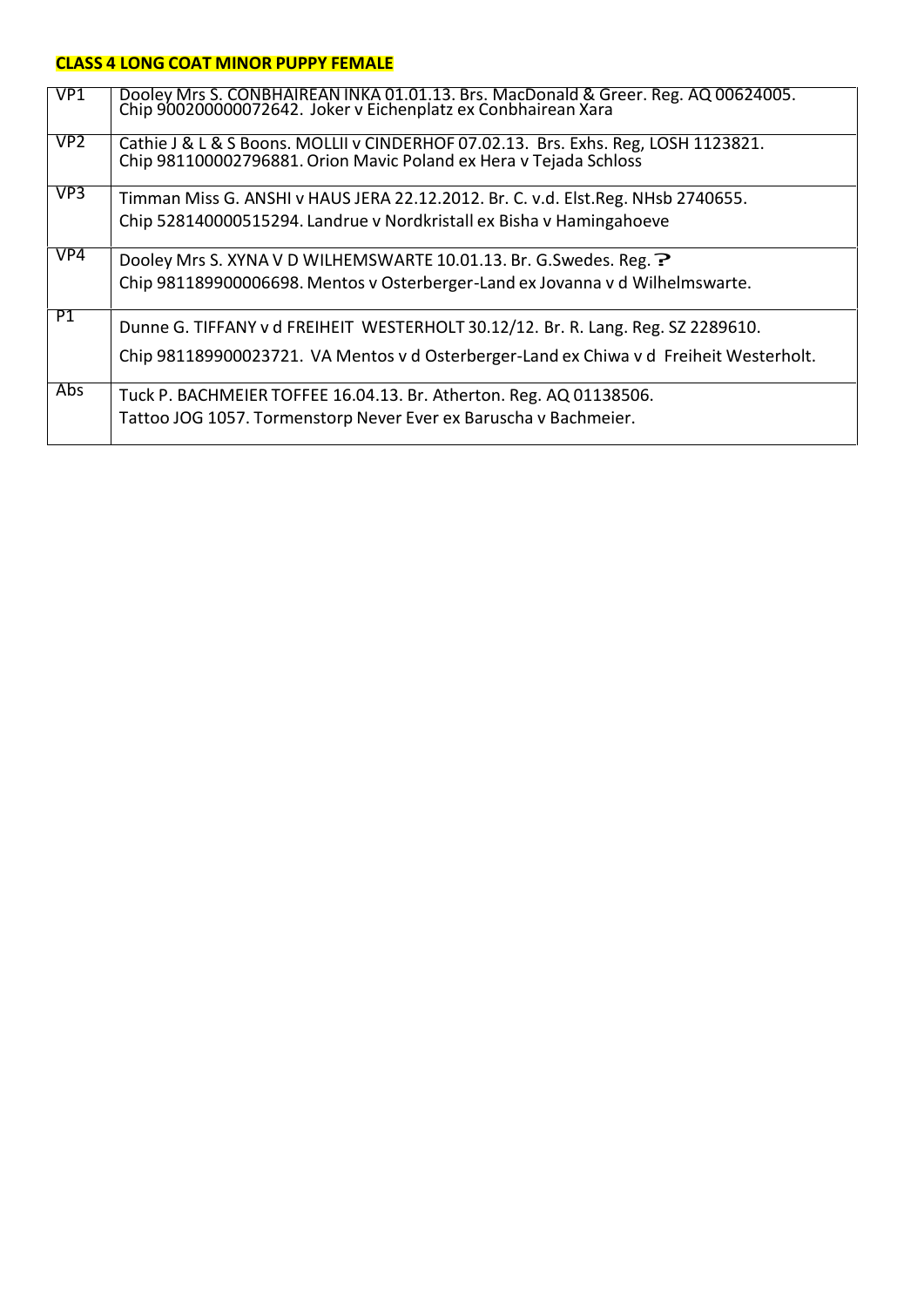### **CLASS 5 PUPPY MALE**

| VP1             | Morgan Miss L. KYSHALL NITRO 26.10.12. Br. Exh. Reg. AP 04548303. Chip 958000002383918.<br>Jarno v Santamar ex Kyshall Larana.                                      |
|-----------------|---------------------------------------------------------------------------------------------------------------------------------------------------------------------|
| VP <sub>2</sub> | Keen Mrs C. CLOKELLY'S TAKUYA 21.09.12. Br. Exh. Reg. AP 03934304.<br>Chip 956000002667821. Yankee v Feuermelder ex V Ch. Clokelly's Lola.                          |
| VP3             | O'Sullivan E. BALKO v ARMEN. Br. Exh. Reg. Z 46676.<br>Chip 966000100270207. Ch. Conbhairean Waro ex Besondere Briska at Willowdale.                                |
| VP4             | Holland J & A. VERNABELL EKON 14.10.12. Br. G. Severn. Reg. AP 03875403.<br>Chip 956000008260078. Indo v Tamaraspitze ex Gayville's Asia.                           |
| VP <sub>5</sub> | Sole Mr K ESKGYLE MESSI 08.10.12 Br. Halliday & Roe. Reg. AP03621401.<br>Chip 986100000026059. Haemo tested. B/C DNA. Ch. Conbhairean Chico ex Prixi v Klostermoor. |
| P <sub>1</sub>  | Lakin M. KOMRAD KRUGER at MASCANI 19.11.12. Brs. Mr. Mrs & Miss Dunn. Reg AP 04344804.<br>Chip 900200000054732. Boomer v Polarstern ex Ch. Mascani Kandi.           |
| Abs             | Boniface P. HAUSGANG BAXTER 16.09.12. Brs. P Boniface & P. Pocock. Reg. AP 04504301.<br>Chip 956000001502126. Indo v Tamaraspitze ex Hausgang Alexis.               |
| Abs             | Cullen J & P. VENEZE MIKEY 07.11.12. Brs. Exhs. Reg. AP 04425405. Chip 981000004869074.<br>Isko v Hühnegrab ex Ch. Veneze Ellie.                                    |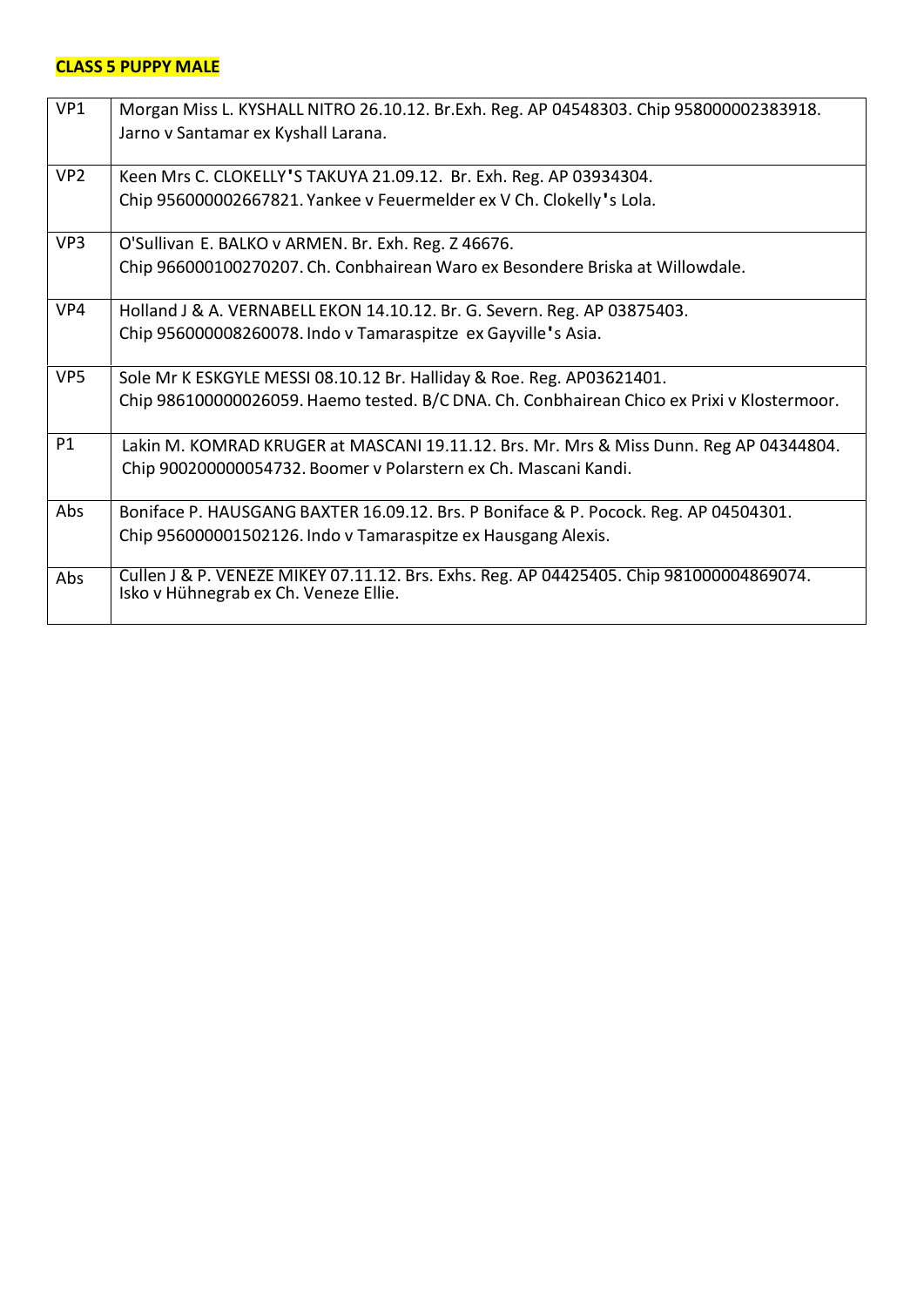## **CLASS 6 PUPPY FEMALE**

.

| VP1             | Jermey Mrs I. AISCHA v ANIMUS 25.09.12. Br. V. Mikie. Reg. ?.<br>Chip 276098104638754. Figo v d Orangerie ex Yanda v Haus Boy' Wonis                                                    |
|-----------------|-----------------------------------------------------------------------------------------------------------------------------------------------------------------------------------------|
| VP <sub>2</sub> | Robinson Mr & Mrs J. CORJON YENTA 15.11.12. Brs. Exhs & Baker. Reg. AP<br>04564504. Chip 900008800299724. Grim v Freisumpf Sch3 ex Orans v d<br>Falkennkazei Sch3.                      |
| VP3             | Connolly A/Young S/Seymour V. SAMPHIL'S ALAYNA 03.10.12. Br. S Young. Reg. AO 03825105.<br>Chip 981000004875363. Clokelly's Lagos ex Conadrew Geisha.                                   |
| VP4             | Brown Mrs S. STESUECA FRANKIE 25.11.12. Br. Exh. Reg. AQ 00148705. Chip 000200000061277.<br>Tormenstorp Never Ever ex Draycore Jazz.                                                    |
| VP <sub>5</sub> | Hutchinson Mrs S. KOMRAD KATJA at MASCANI 19.11.12. Brs. R,L & L Dunn. Reg. AP 04344801.<br>Chip 900200000048740. Boomer v Polarstern ex Ch. Mascani Kandi.                             |
| VP <sub>6</sub> | Guy A. CILFACHAU LUNA v MARINITA 21.11.12. Br. Evans. Reg. AQ 00093403.<br>Chip 981000004741000. Ch. Elmo v Hühnegrab ex Marinita Maara.                                                |
| Abs             | Binden P,S, & J. JASUETER MEGAN 21.11.12. Brs. Exhs. Reg. AP 04489808.<br>Chip 941000014721444. Mentos v Osterberger-Land ex Tramella Bora.                                             |
| Abs             | Cullen J & P. VENEZE MIA 07.11.12. Brs. Exhs. Reg. AP 04425403. Chip 981000004865879.<br>Isko v Hühnegrab ex Ch. Veneze Ellie                                                           |
| Abs             | Gray T. CONBHAIREAN HARLY 19.10.12. Brs. MacDonald & Greer. Reg. AP 04499906.<br>Chip 900200000031120. E'U Two de la Petite Laeticia ex Conbhairean Becky.                              |
| Abs             | Halliday J & Roe B. ESKGYLE MISSI 08.10.12 Br. Owners. Reg. AP 03621406.<br>Chip 986100000028869. B/C DNA. Ch. Conbhairean Chico ex Prixi v Klostermoor                                 |
| Abs             | Keen Mrs C. CLOKELLY'S TAMIKO 21.09.12. Br. Exh. Reg. AP 039343309.<br>Chip 958000002438857. Yankee v Feuermelder ex V Ch. Clokelly's Lola.                                             |
| Abs             | McCowliffe/Eastwood/Reilly. QUINTA v ALTENBERGER LAND 16.11.12. Br. N. Schleuter.<br>Reg. SZ 2289335. Chip 981189900036566. Yugo v Altenberger Land ex Torfu aus Famke's<br>Zauberland. |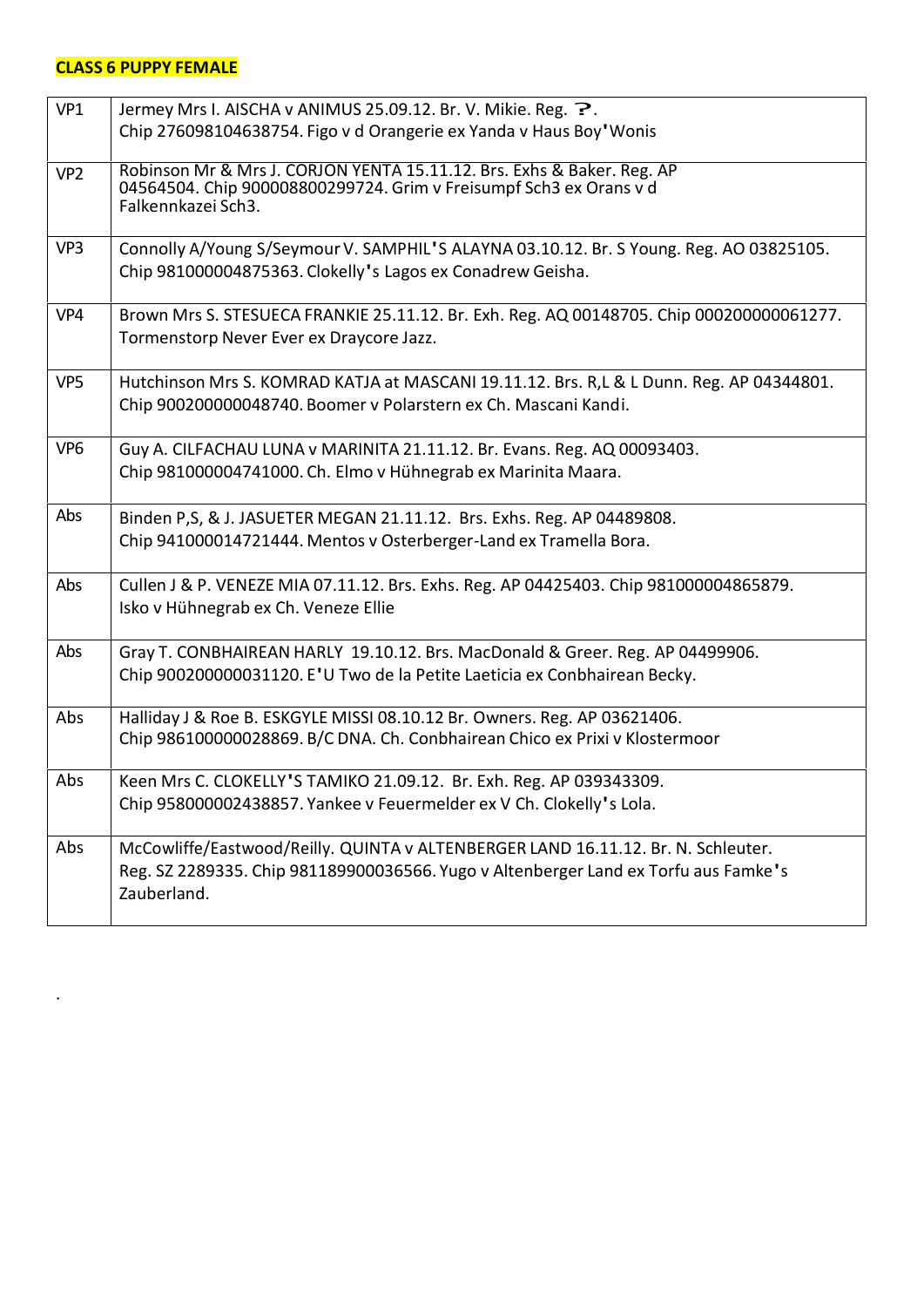## **CLASS 7 LONG COAT PUPPY MALE**

| VP1             | Archer Mr T. EBONY JUMPIN JACK 14.09.12. Br. N. Halfpenny. Reg. AP 04255005.<br>Tattoo KOA 697. Romainville Monteiro ex Romainville Ebony.   |
|-----------------|----------------------------------------------------------------------------------------------------------------------------------------------|
| VP <sub>2</sub> | Archer Mr T. GOLDEN ROB ROY 14.09.12. Br. N. Halfpenny. Reg. AP 04255004. Tattoo KOA 699.<br>Romainville Monteiro ex Romainville Ebony.      |
| VP3             | Dunn Mr, Mrs & Miss. KOMRAD KA'BOOM 19.11.12. Brs. Exhs. Reg AP 04344805.<br>Chip 900200000004055. Boomer v Polarstern ex Ch. Mascani Kandi. |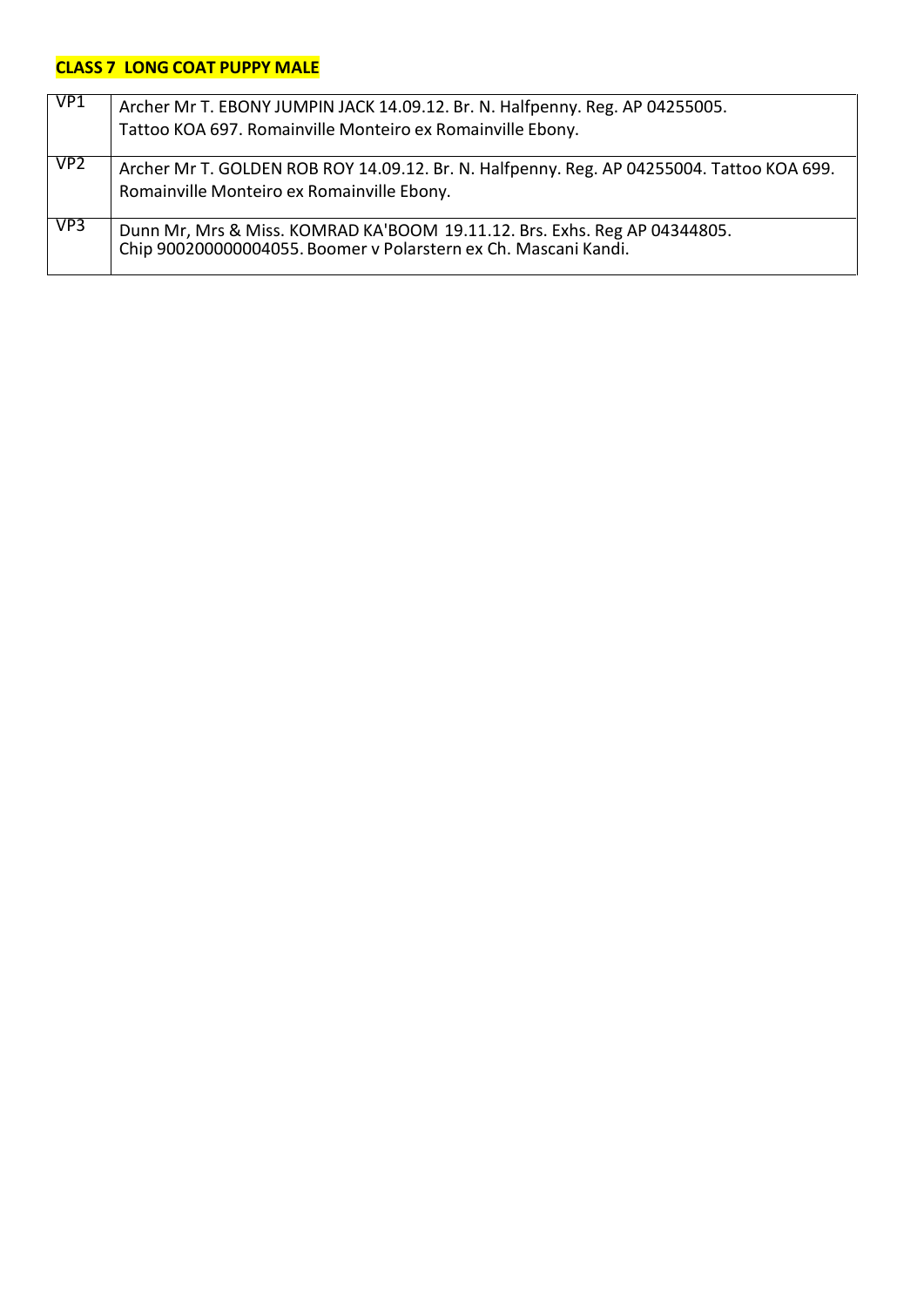**CLASS 8 LONG COAT PUPPY FEMALE**

**No Entries Received**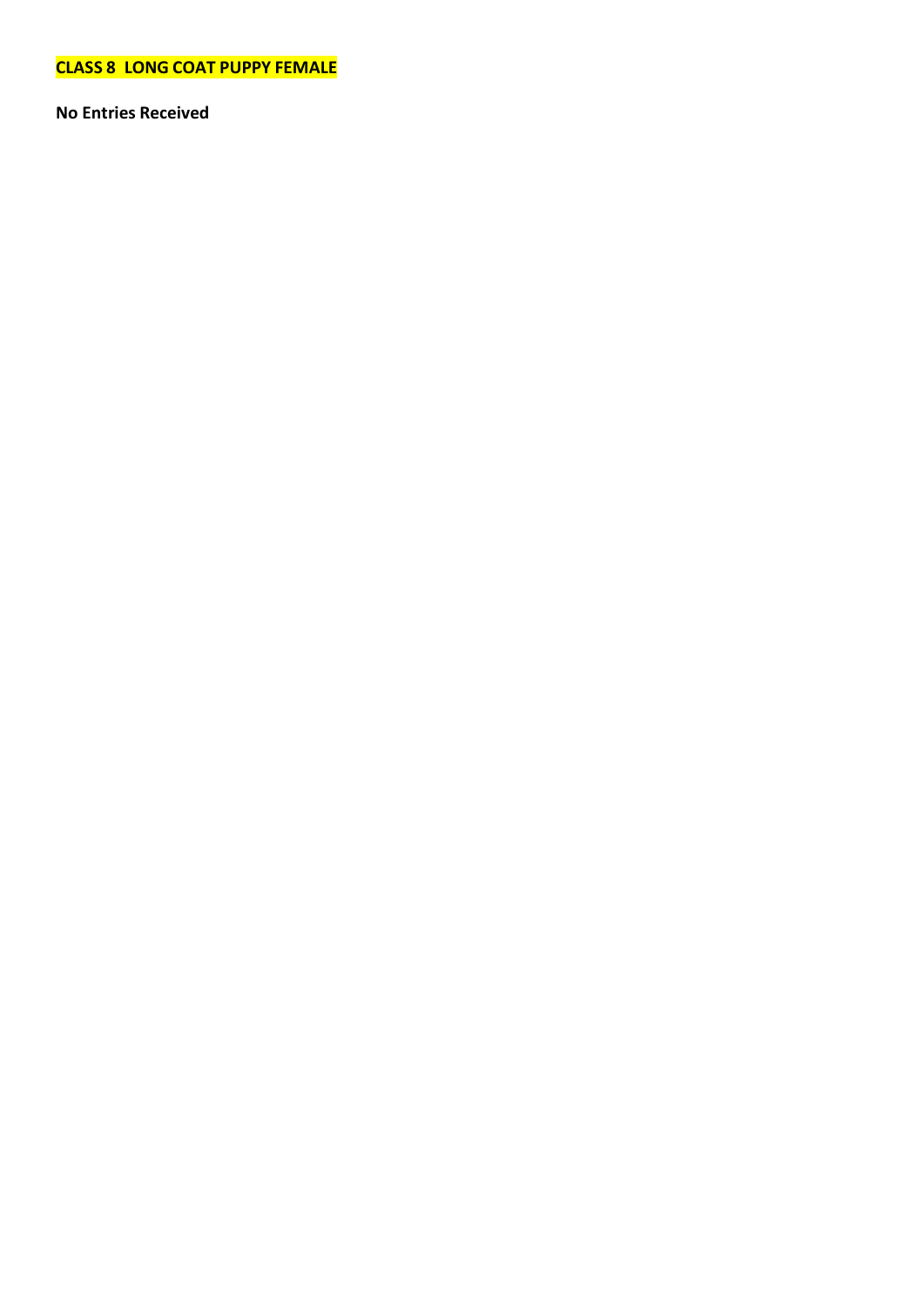## **CLASS 9 YOUTH MALE (12-18 months)**

| SG1             | Cullen J. VENEZE KLAUS 20.03.12. Br. Exh. Reg. AP 02127201. Chip 981000004542524.                                                                           |
|-----------------|-------------------------------------------------------------------------------------------------------------------------------------------------------------|
|                 | Hip status 'a' normal. Elbow status normal. Isko v Hühnegrab ex Vicky v Grafenbrunn.                                                                        |
| SG <sub>2</sub> | Belfield S & J. KASSIEGER PIRELLE 26.05.12. Brs. Exhs. Reg. AP 02329501. Chip 956000001477616.                                                              |
|                 | Hip status 'a' fast normal. Elbow status 'a' normal. Opus v Radhaus ex Ch. Kassieger Renata.                                                                |
| SG3             | Jones A. LARARTH VANOS of MOROLWG 13.08.12. Brs. D & S. Bowen. . Reg. AP 03357202.<br>Chip 956000001458365. Ch. Elmo v Hühnegrab ex Ch. Betty Degli Archei. |
| SG4             | Cullen J. VENEZE LUTZ 08.09.12. Br. Exh. Reg. AQ 00185002. Chip 981000004869824.                                                                            |
|                 | Sam v Grafenbrunn ex Vicki v Grafenbrunn.                                                                                                                   |
| SG5             | Budde/Baker/Robinson. LEO v d SUDHEIMERLINDE 01.05.12. Br. I. Budde. Reg. SZ 2280373.                                                                       |
|                 | Chip 981189900025163. Hip status 'a' fast normal. Elbow status'a' normal. Conbhairean Uno ex<br>Cinnie v d Sudhiemerlinde.                                  |
| SG <sub>6</sub> | Eastwood C & Reilly A. VONBESTEN CHARLIE at ANTILLI 29.05.12. Br. C. Gilbert. Reg. AP 02270902.                                                             |
|                 | Chip 958000002090384. Hip status total 0. Elbow status 0. Hero v Amur ex Aloy v Neuseenland                                                                 |
| SG7             | Cross Mr & Mrs R. HELIOS aus FAMKE'S ZAUBERWALD 20.03.12. Brs. O. Ihrens &                                                                                  |
|                 | W. Jonkmann. Reg. AP 00903047. Chip 528140000489260. Futz di Zenevredo ex Goldy aus                                                                         |
|                 | Famke's Zauberwald.                                                                                                                                         |
| SG8             | Hurley Mr M. GLENSMODAN MUTZ 16.04.12. Br. Exh. Reg. IKC Z33250.                                                                                            |
|                 | Chip 900164000047762. Hips status total 9. Elbow status 0. Irish Ch. Basko v Haus Ahlgrimm ex<br>Quinta v Steinway - Park.                                  |
|                 |                                                                                                                                                             |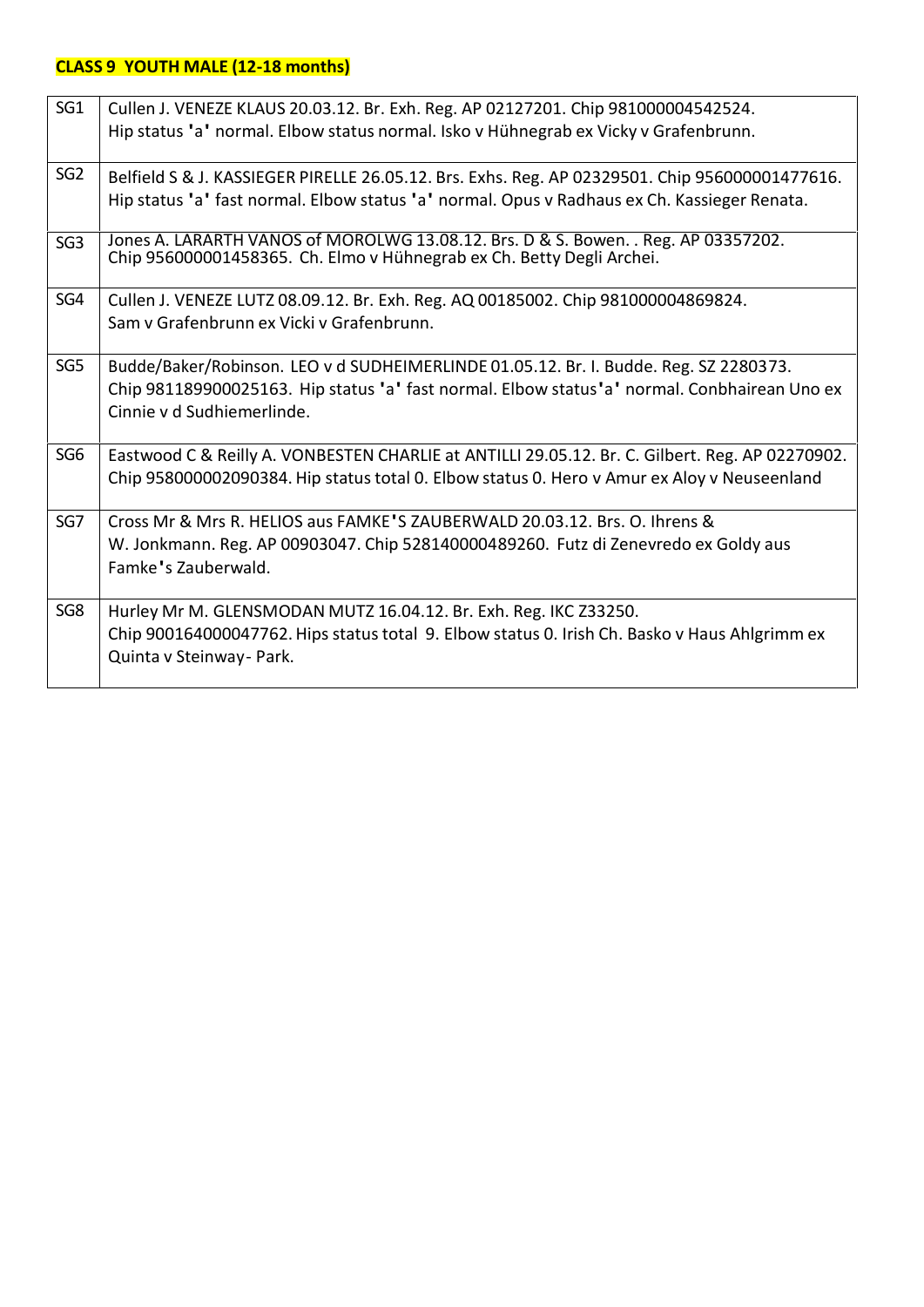# **CLASS 10 YOUTH FEMALE (12-18 months)**

| SG <sub>1</sub> | Jermey I & Rockic G. MISSY GIM 12.04.12. Br. G. Rockic. Reg. HR 29505.<br>Chip 191100000559823. Lennox v Regina Pacis ex Emely v Fichtenschlag.                                                                           |
|-----------------|---------------------------------------------------------------------------------------------------------------------------------------------------------------------------------------------------------------------------|
| SG <sub>2</sub> | Reilly Mr C. HEIDE v BARONBURG 29.03.12. Br. Exh. Reg IKC Z36359.<br>Chip 958000002091115. Hip status 'a' normal. Elbow status'a' normal. Wilson v d<br>Schnuckenweide ex Rio v BaronBurg.                                |
| SG <sub>3</sub> | Cuthbert Mr & Mrs S. CRAUGHAIRE CATORIA 03.08.12. Brs. Exhs. Reg. AP 03216307.<br>Chip 956000001517988. Ch. Conbhairean Waro ex Korzwin Zynti.                                                                            |
| SG4             | Redpath N. IMPRANAH CHIQUITA 07.07.12. Br. J. Turner. Reg. AP 02946802.<br>Chip 900200000037499. Hip status total 11. Elbow status 0. Ch. Conbhairean Chico ex<br>Impranah Xtra.                                          |
| SG <sub>5</sub> | Owen W & Newlands B. BLERIO SASCHA 28.06.12. Brs. Exhs. Reg. AP 02705102.<br>Chip 960011000145922. Videx razor ex Blerio Regina.                                                                                          |
| SG <sub>6</sub> | McDonald Ms A. FAHRA v TAFFHAUSTAFF 04.09.12. Br. A. Taffetsauer. Reg. Z 42797.<br>Chip 968000005522006. Wilson v d Schnuckenweide ex Inca v Taffhaustaff.                                                                |
| SG7             | Rice C & Docherty H. KASSIEGER PRIMA 26.05.12, Brs. S & J Belfield. Reg. AP 02329504.<br>Chip 956000001458176. Elbow status normal. Elbow status fast normal. Opus v Radhaus<br>ex Kassieger.                             |
| SG8             | Miller H & C. VOMZOARHOFF BELLE 23.04.12. Brs. G & C Gouck. Reg. AP 02705403.<br>Chip 900200000031582. Hip status total = 14. Elbow status = 0. Watz v d Neudenauer<br>Holzsteige ex Gerti v d Sudheimer Linde.           |
| SG <sub>9</sub> | Cullen J. VENEZE LOLA 08.09.12. Br. Exh. Reg. AQ 00185001. Chip 981000004868449.<br>Sam v Grafenbrunn ex Vicki v Grafenbrunn.                                                                                             |
| <b>SG10</b>     | Lakin M. MASCANI KIWI 28.07.12. Br. Exh. Reg AQ 000035901. Chip 900200000118911.<br>Ch. Mascani Ikon ex Ch. Mascani Odessa.                                                                                               |
| SG11            | Prince P & Ayling K. SHERNAA PAPARAZZI 12.06.12. Brs Exhs. Reg AP 02551904.<br>Chip 956000002307982. Pakros v Pendler Sch3 ex Shernaa Cookie Sch1.                                                                        |
| <b>SG12</b>     | Murray G. LONA v SCHWARZAUGEN 14.03.12. Br. Koraz Ramadan. Reg. Z48746.<br>Chip 981100002777777. Lennox v Regina Pacis ex Leyla v Schwarzaugen.                                                                           |
| SG13            | Bevan S, K, & C. BUGEILA'S DONIKITA at BRUCKEBEREM 10.06.12. Br. B. Lindquist.<br>Reg. AP 02484004. Chip 956000001705577. Enosch v Amasis. Ex Gini v d Plassenburg.                                                       |
| <b>SG14</b>     | Robinson J & C/Budde I/ Baker M. LAIKA v d SUDHEIMER LINDE 01.05.12. Br. I Budde.<br>Reg. AP 0904687. Chip 981189900027778. Hip status fast normal. Elbow status normal.<br>Conbhairean Uno ex Ginie y d Sudheimer Linde. |
| <b>SG15</b>     | Miller E-J. ARROCHEYN ENYA 30.04.12. Br. Exh. Reg. AP 01573803.<br>Tattoo MOA 6163. Hip status total 10. Elbow status 0. Grim v Freisumpf ex Arrocheyn Dido.                                                              |
| <b>SG16</b>     | Hughes R & M. BARSHAR RANNI 29.07.12. Brs. Exh. Reg. AP 03633505.<br>Chip 956000003454571. Ch. Geeswood Jay ex Barshar Meisha.                                                                                            |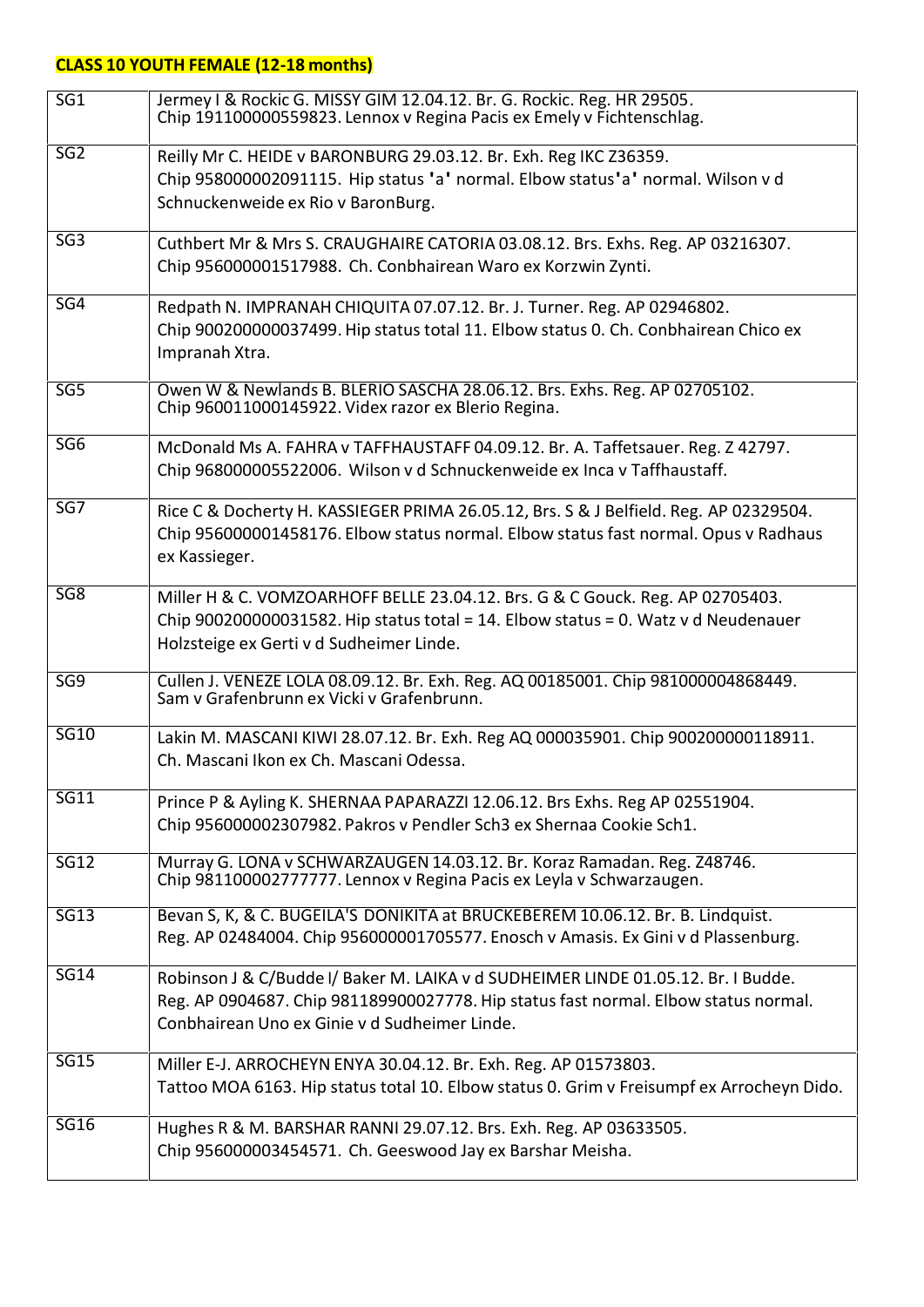| <b>SG17</b>  | Palmer R. SYLCARR'S AVENGER v WURZBURG 20.07.12. Br. S. & W. Carrier. Reg. AP                                                                                                                                  |
|--------------|----------------------------------------------------------------------------------------------------------------------------------------------------------------------------------------------------------------|
|              | 03031606. Chip 956000001458060. Ch. Idol v Haus am Lerchenweg ex Wurzberg Destiny.                                                                                                                             |
| Insufficient | Spisak Mr G. RIBBI QUARY ABBY 21.03.12. Br. McAteer. Reg. AP 01041602.<br>Chip 9772000008379649. Abi v Kabinett at Stockdale ex Ribbi Quarry Princess Luck Lou.                                                |
| Abs          | Bibby Mrs H. EMILE mit SILKENWOOD 31.05.12. Brs. A. & T. Hill & D. & H. Bibby.                                                                                                                                 |
|              | Reg. AP 01884405. Chip 966000100309857. Hip status total 7. Elbow status 0. Ch. Ido v                                                                                                                          |
|              | Haus am Lerchenweg Sch3 ex Quumba v Furstenburg.                                                                                                                                                               |
| Abs          | Hylands Mrs C. MEDIOLANUM AIKA 08.09.12. Br. S. March. Reg. AQ 00664803.                                                                                                                                       |
|              | Chip 981000006164466. Iliano v Fichtenschlag ex Ibiza v Oasis.                                                                                                                                                 |
| Abs          | Nathan S. & Fenton M. ROMAINVILLE WINITA 19.06.12. Br. K. George. Tattoo KOA 694.                                                                                                                              |
|              | Romainville Monteiro ex Romainville Nita.                                                                                                                                                                      |
| Abs          | Prince P & Ayling K. KASSIEGER OCEANA 26.05.12. Brs. S. & J. Belfield. Reg. AP 02076203.<br>Chip 956000001471655. Hip status 'a' normal. Elbow status normal. Omen v Radhaus Sch3<br>ex Kassieger Rianne Sch1. |
| Abs          | Robertson Mr & Mrs G. VOMZOARHOF BOH. 23.04.12. Brs G & C Gouck.Reg. AP 02705402.                                                                                                                              |
|              | Tattoo AOG 0693. Chip 900200000030396. Hip status total 15. Elbow status 0. Watz v d                                                                                                                           |
|              | Neudenauer Holzsteige ex Gerti v d Sudheimer Linde.                                                                                                                                                            |
| Abs          | Robinson Mrs A. BUNDABERG ROXY 06.05.12. Br. G. Sherwood. Reg. AP 02218105.                                                                                                                                    |
|              | Chip 956000008365413 & 956000008335364. Hip status total 11. Elbow status 0. Peru v                                                                                                                            |
|              | Ben Harten ex Vanilla v Holtkamper Hof.                                                                                                                                                                        |
|              |                                                                                                                                                                                                                |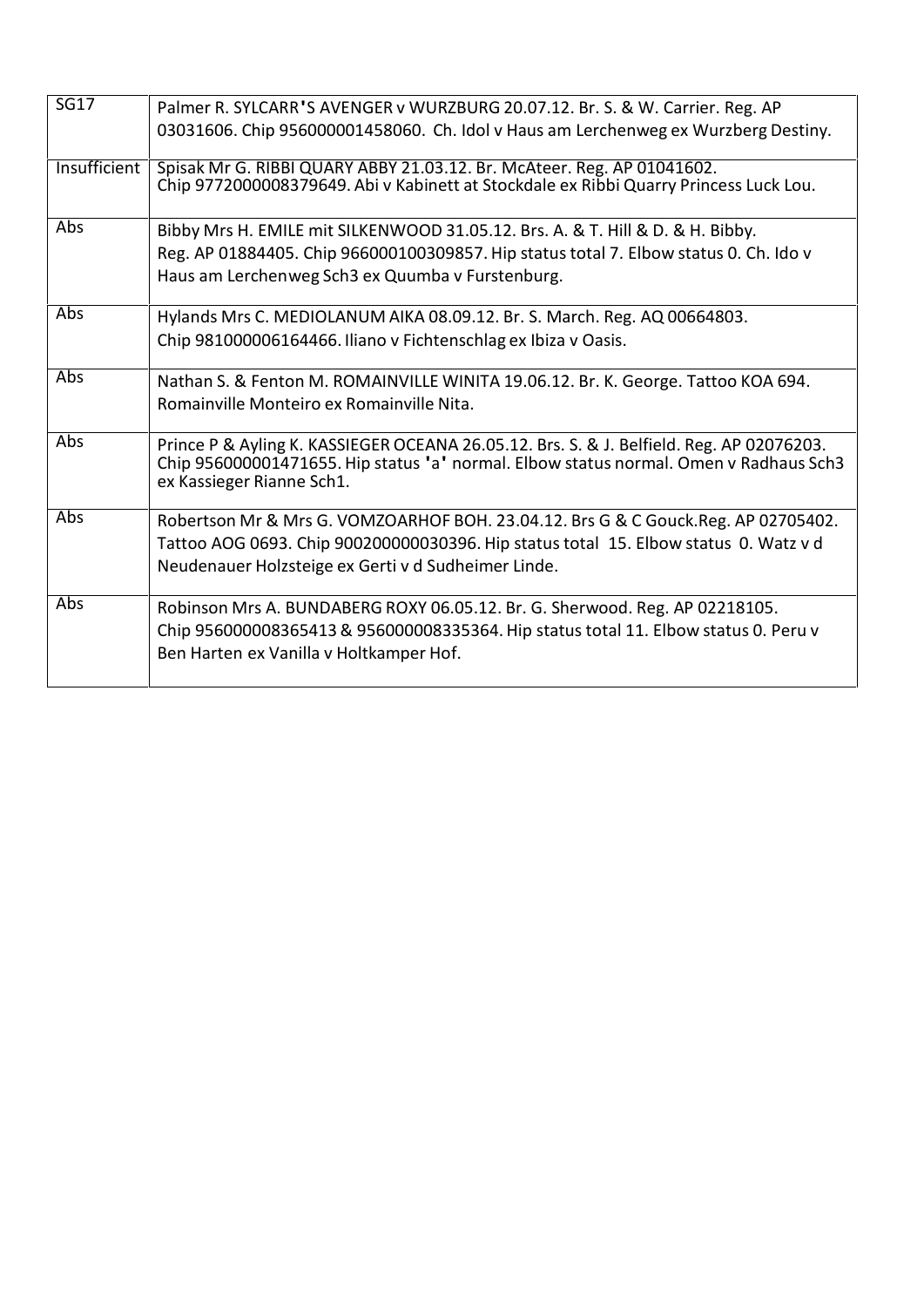## **CLASS 11 LONG COAT INTERMEDIATE MALE (12-24 months)**

| SG <sub>1</sub> | Small S. HAZROH ULK 03.01.12. Brs. J & H. Docherty. Reg. AP 00475309. Tattoo KOD 2380.<br>Chip 941000011934783. Hip status total 10. Elbow status 0. B/C Breed Survey 03.08.13. H.<br>De Zutter. Haemo tested. Ch. Conbhairean Waro ex Korzwin Lucie at Hazroh. |
|-----------------|-----------------------------------------------------------------------------------------------------------------------------------------------------------------------------------------------------------------------------------------------------------------|
| SG <sub>2</sub> | Fowle Mrs M. OPALIA SOLAR FLARE 01.10.11. Breeder A. Garrick. Reg. AM 03938205.<br>Chip 956000001007620. Hip score status total 9. Elbow status 0. B/C Breed Survey 19.05.13. T.<br>Hannan. Haemo tested. Conbhairean Lauser ex Schwarzberg Zenni.              |
| SG <sub>3</sub> | Ferguson L. LARARTH VEGAS 13.08.12. Brs. D & S Bowen. Reg. AP 03357201.<br>Chip 956000001482675. Haemo tested. Ch. Elmo v Hühnegrab ex Ch. Betty Degli Achei.                                                                                                   |
| SG4             | Stewart R. QUANTO v STEFFEN HAUS 28.03.12. Br. B. Hoenig. Reg. AQ 0902225.<br>Chip 981189900039238. Boomer v Polarstern ex Onja v Rader Kreuz.                                                                                                                  |
| SG <sub>5</sub> | Hempenstall E. S. LOGHOST CHICO 14.10.11. Br. S. Starkins. Reg. AM 04514101.<br>Tattoo MOA 6128. Hip status total 10. Elbow status 2. Grim v Freisumpf ex Loghost Buffy.                                                                                        |
| Abs             | Dooley Mrs S. SHOTAAN CZAR at GIANTLANDS 04.02.12. Br. M & S. Cox & L. Guy.<br>Reg. AP 01071905. Chip 981000004533290. Hip status total 7. Elbow status 0. Ch. Elmo v<br>Hühnegrab ex Janina v Santamar.                                                        |
| Abs             | Klammer Ms S. IBSEN a d BRUNNENSTRASSE BH 10.04.11. Br. O. Korber-Ahrens.<br>Reg. SV 2272596. Chip 981189900016605. Hips normal. Elbows normal. Atos aus Agrigento ex<br>Belice di Savio.                                                                       |
| Abs             | McCowliffelEastwoodIReilly. QUATTRO v STEFFEN HAUS 25.03.12. Br. B. Hoenig.<br>Reg. SZ 2281041. Chip 981189900030733. Hip status 'a' fast normal. Elbow status 'a' normal.<br>Boomer v Polarstern ex Onja v Rader-Kreuz.                                        |
| Abs             | Prince P & Ayling K SHERNAA PAKROS 12.06.12. Brs. Exhs. REg. AP 02551901.<br>Chip 956000002348000. Hip status fast normal . Elbow status normal. Pakros v Pendler Sch3 ex<br>Shernaa Cookie.                                                                    |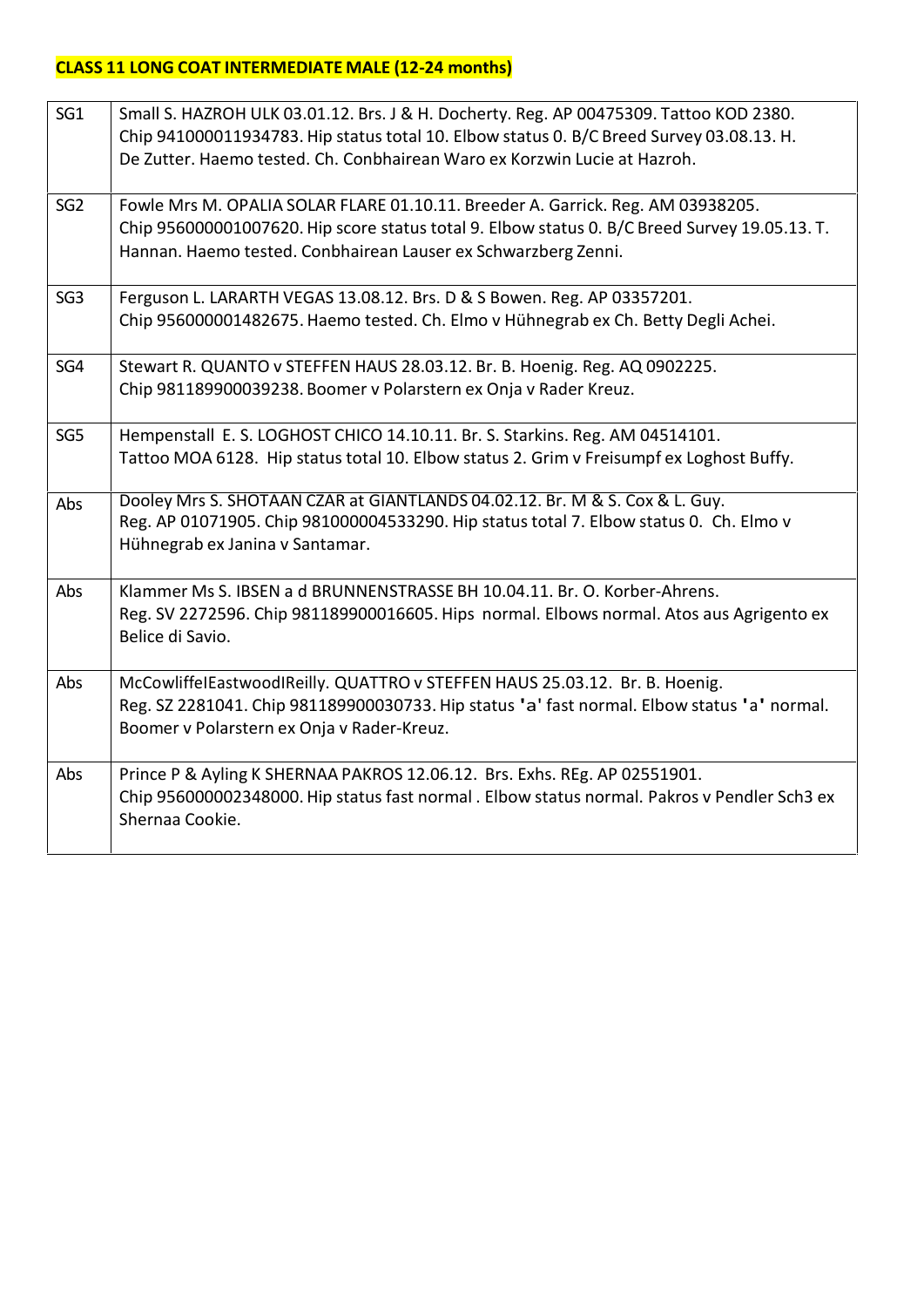## **CLASS 12 LONG COAT INTERMEDIATE FEMALE (12-24 months)**

| SG <sub>1</sub> | Williamson W. & N. SHELLMEAD MONTANIA 17.03.12. Br. W. Williamson. Reg. AP 01293702.<br>Chip 900200000018217. Hip status total = 10. Elbow status = 0. Tramella Orange ex<br>Draycore Seren at Shellmead.                       |
|-----------------|---------------------------------------------------------------------------------------------------------------------------------------------------------------------------------------------------------------------------------|
| SG <sub>2</sub> | Hafez M. CECANIA RIO 25.04.12. Br. D. Bennett. Reg. AP 01808803. Chip 977200008352918.<br>Hip status total 9. Elbow status 0. Zumander Bacchus ex Lararth Pochahontas at Cecania.                                               |
| SG <sub>3</sub> | Garrick A. OPALIA BONFIRE 01.10.11. Br. Exh. Reg. AM 03938203. Chip 956000008347535.<br>Hip status total 11. Elbow status 1. Conbhairean Lauser ex Schwarzberg Zenni.                                                           |
| SG4             | Patterson I & A. CRUAGHAIRE CATARINA 03.08.12. Brs. Mr & Mrs Cuthbert. Reg. AP 03216306.<br>Chip 956000001482428. Ch. Conbhairean Waro ex Korzwin Zynti.                                                                        |
| SG5             | Crawford E. IMPRANAH CINZANO 07.07.12. Br. J. Turner. Reg. AP 02946803.<br>Chip 900200000015268. Ch. Cobhairean Chico ex Ch. Impranah Xtra.                                                                                     |
| G <sub>1</sub>  | Spurr Mrs C. GABRIELLA'S PRIDE AND JOY of REINGLEN 30.04.12. Br. K. Talbot.<br>Reg. AP 01920407. Chip 958000002302542. Balko v Gleisenauer Schloss ex Stardrive to<br>Gabriella.                                                |
| Abs             | Corkin Mr & Mrs P. FOURANFASS HOLDENBARQ AFTER MIDNIGHT 03.01.12.<br>Brs. Mr & Mrs Buckley. Reg. AP 00587008. Chip 941000011937099. Hip status total 7.<br>Elbow status 0. Fouranfass Joker ex Fouranfass Mekasa at Holdenbarq. |
| Abs             | Thomas W. MONDSCHATTEN PERFECTION 10.05.12. Br. Exh. Reg. AP 03594902.<br>Chip 900008800332112. Ch. Kleeheugel Bonno ex Gloria di Camporeale.                                                                                   |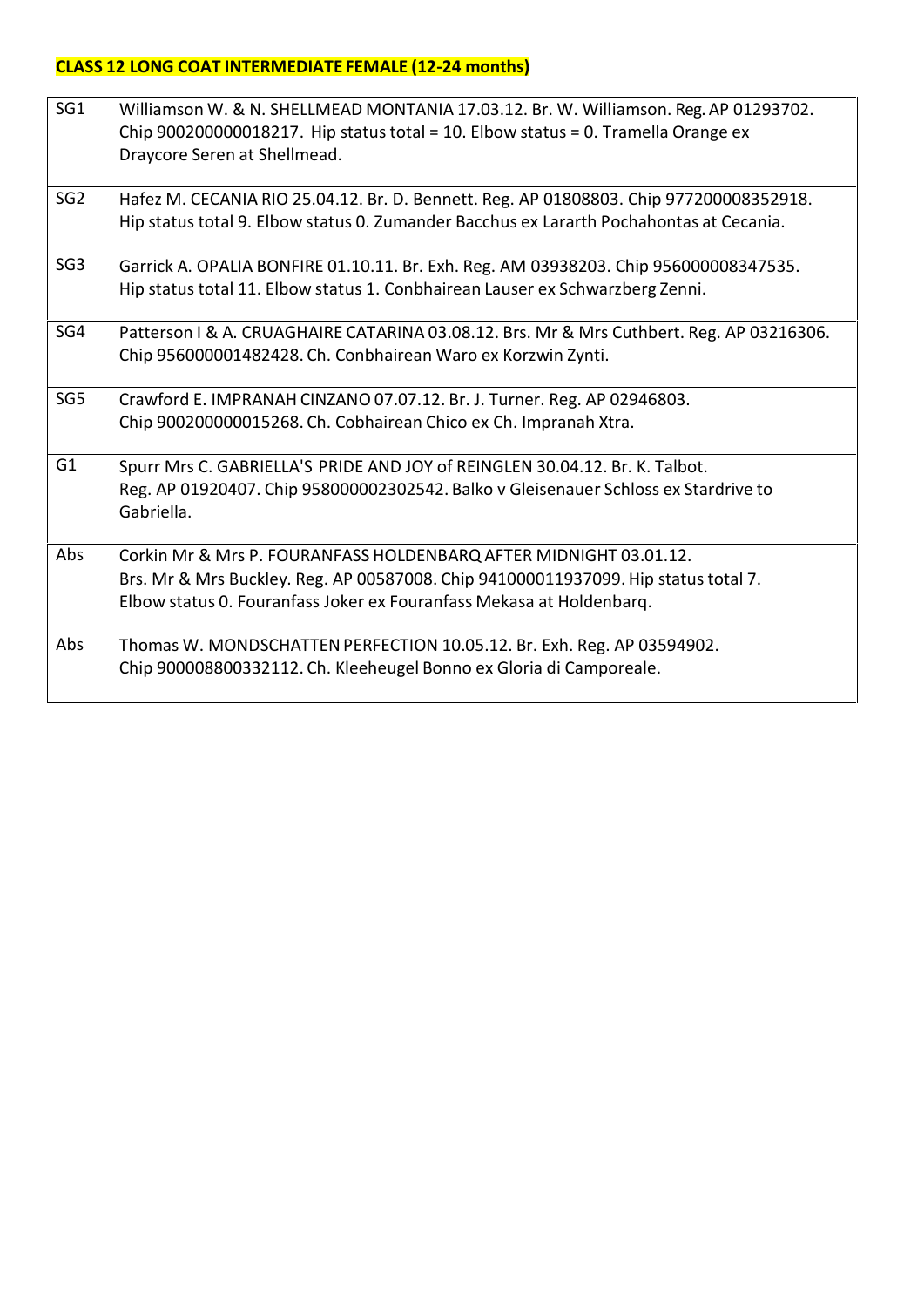# **CLASS 13 YOUNG MALE (18-24 months)**

| SG <sub>1</sub> | MacDonald H & Greer D. CONBHAIREAN FREDDIE 16111111. Brs. Exhs. Reg. AM 04862406.<br>Chip 900200000031857. Hip status 'a' stamp normal. Elbow status 'a' stamp normal.<br>Haemo tested. Conbhairean Uno Sch3 ex VA1 (UK) Ch Conbhairean Quella Sch2. |
|-----------------|------------------------------------------------------------------------------------------------------------------------------------------------------------------------------------------------------------------------------------------------------|
| SG <sub>2</sub> | MacDonald H & Greer D. CONBHAIREAN GIO 07.03.12. Brs. Exhs. Reg. AP 01390701.                                                                                                                                                                        |
|                 | Chip 900200000010136/. Hip status 'a' stamp normal. Elbow status 'a' stamp normal.                                                                                                                                                                   |
|                 | Haemo tested. V Iliano v Fichtenschlag ex Ch. Conbhairean Leska.                                                                                                                                                                                     |
| SG <sub>3</sub> | Wood J. & Verscmoor B. KHUDO-USTINOV v d YBAJO HOEVE 31.10.11. Reg. AP 01157NLD.                                                                                                                                                                     |
|                 | Chip 528140000472184. Hip status total 19. Elbow status 0. B/C Breed Survey 03.08.13. H. De                                                                                                                                                          |
|                 | Zutter. Haemo tested. Ustinov v Romerland ex Opal v d Ybato Hoeve                                                                                                                                                                                    |
| SG4             | Docherty J & H. HAZROH URI 03.01.12. Brs. Exhs. Reg. AP 00475302. Chip 941000011928219.<br>Hip status total 6. Elbow status 0. Ch. Conbhairean Waro ex Korzwin Lucie.                                                                                |
| SG <sub>5</sub> | Scubla D & Pley B. KHEOPS MONT d'OSIRIS 28.09.11. Br. D. Scubla. Reg. LOSH 1102217.                                                                                                                                                                  |
|                 | Chip 981100002636541. Hip status fast normal. Elbow status normal. Bunker de le Presu 'Ile                                                                                                                                                           |
|                 | Guerandaise Sch3 ex Cassy du Clos d'Aoste Sch1.                                                                                                                                                                                                      |
| SG <sub>6</sub> | Morgan Miss L. KYSHALL MALO 16.10.11. Br. Exh. Reg. AP 01210501. Chip 958000002014944.                                                                                                                                                               |
|                 | Hip status total 12. Elbow status 0. Ch. Idol v Haus Lerchenweg ex Kyshall Larana.                                                                                                                                                                   |
|                 |                                                                                                                                                                                                                                                      |
| SG7             | Quinn P. ARANTIUS ESKO 07.10.11. Br. J. Carriglyer. Reg. AM 04326501.                                                                                                                                                                                |
|                 | Chip 900008800277003. Hip status total 10. Elbow status 0. B1C Breed Survey 13.04.13. H. De                                                                                                                                                          |
|                 | Zutter. Haemo tested. Conbhairean Waro ex Dali Mandi.                                                                                                                                                                                                |
| SG <sub>8</sub> | Otte T. LEXUS v HAUS BERENDORF 01.02.12. Br. W. De Wilde. Reg. LOSH 1108798.                                                                                                                                                                         |
|                 | Chip 981100002705637. Hip status fast normal. Elbow status normal. Boomer v Polarstern                                                                                                                                                               |
|                 | Sch2 ex Hera v Haus Berendorf Sch1.                                                                                                                                                                                                                  |
| SG9             | Hughes R & M. GAYVILLE's LENNOX at BARSHAR 18.10.11. Brs. D & J. Hall.                                                                                                                                                                               |
|                 | Reg. AM 04388802. Tattoo HOB 3393. Hip status total 7. Elbow status 0. Haemo tested. Remo v                                                                                                                                                          |
|                 | Fishtenschlag ex Varina v Gayville.                                                                                                                                                                                                                  |
| <b>SG10</b>     | Jermey Mrs I. IOLANDA BOJAN 30.11.11. Br. Exh. Reg. AP.00040202.                                                                                                                                                                                     |
|                 | Chip 95800000090877. Hip status total 14. Elbow status awaited. King Gim ex Iolanda Ullana.                                                                                                                                                          |
|                 |                                                                                                                                                                                                                                                      |
| Abs             | Bainbridge Mr & Mrs M. ANTILLI LENNON 26.02.12. Brs. Eastwwod & Reilly. Reg. AP 01843101.                                                                                                                                                            |
|                 | Chip 958000002070165. Hip status total 12. Elbow status 0. Boomer v Polarstern ex Kelly Steffen                                                                                                                                                      |
|                 | Haus.                                                                                                                                                                                                                                                |
| Abs             | Honig C. BLECK v d ROTHENBACHERLAND 20.11.11. Br. Monika Hinrichs. Reg. SZ 2275411.                                                                                                                                                                  |
|                 | Chip 981189900017566. Hip status normal. Elbow status normal. Boomer v Polarstern ex                                                                                                                                                                 |
|                 | Anschy v Rothenbacherland.                                                                                                                                                                                                                           |
| Abs             | Rambridge R & Sygrove J. TRAMELLA HANX 31.01.12. Brs. Exh. Reg. AP 00634503.                                                                                                                                                                         |
|                 | Chip 981000004655867. Hip status 'a' normal. Elbow status 'a' normal. Omen v Radhaus ex Ch.                                                                                                                                                          |
|                 | Tramella Xanti Sch2.                                                                                                                                                                                                                                 |
| Abs             | Schneider M. KIMON v ACS HAUS 20.02.12. Br. F. Acs. Reg. 12183264-ROI. Chip                                                                                                                                                                          |
|                 | 380360000724856. Hip status fast normal. Elbow status normal. Paer v Hasenborn ex                                                                                                                                                                    |
|                 | Wenja v Bellissimo.                                                                                                                                                                                                                                  |
|                 |                                                                                                                                                                                                                                                      |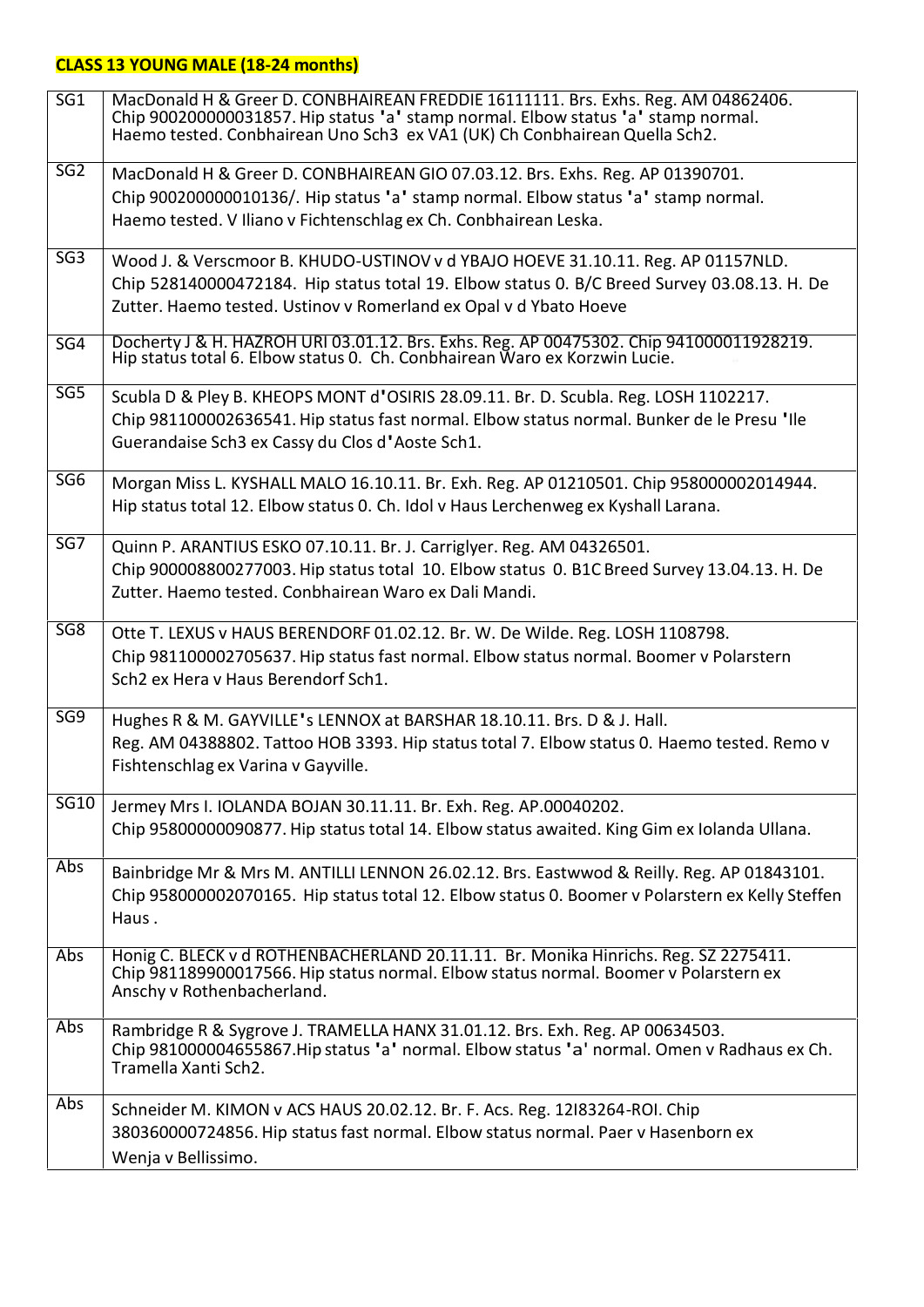## **CLASS 14 YOUNG FEMALE (18-24months)**

| SG <sub>1</sub> | Cullen J. LILY v HAUS TRENDY 05.01.12. Br. B. Peeters. Reg. LOSH 1111785.<br>Chip 972270000048789. Hip status fast normal. Elbow status normal. VA Hagadahl's Figo ex VA<br>Pischa v Dzenteiche                                                                         |
|-----------------|-------------------------------------------------------------------------------------------------------------------------------------------------------------------------------------------------------------------------------------------------------------------------|
| SG <sub>2</sub> | MacDonald H & Greer D. CONBHAIREAN FANTA 16111111. Brs. Exhs. Reg. AM 04862401.<br>Chip 900200000010085. Hip status 'a' stamp normal. Elbow status 'a' stamp normal.<br>Conbhairean Uno Sch3 ex VA1 (UK) Ch Conbhairean Quella Sch2.                                    |
| SG <sub>3</sub> | Pley B. & Orlants W. AISCHA v DAMJAN HOF 27.11.11. Br. D. Ceklic. Reg. JR 809136.<br>Chip 688050000668513. Hip status normal. Elbow status normal. Quen v Panoniansee<br>IPO2 ex Vera Armandia Lidderdali IPO1.                                                         |
| SG4             | Young J. & Williams G. URSA av THORARINN 19.10.11. Brs. Hamgaard & Christenson.<br>Reg. AP 0901974. Chip 578077000187647. Hip status 'a' normal. Elbow status 'a' normal. B/C<br>Breed Survey 03.08.13 H. De Zutter. Chacco v d Freiheit Westerholt ex Goshia v Zidena. |
| SG5             | Guy Miss L & March Mr S. HAUSMAILAND IVIE 02.03.12. Br. B. Robinson. Reg. AP 01617201.<br>Chip 981000004859516. Hip status 'a' normal. Elbow status 'a' normal. Isko v Hühnegrab ex<br><b>Hausmailand Quanta</b>                                                        |
| SG <sub>6</sub> | Gibson Mrs H. JORROCKS GEORGIA 28.09.11. Br. Exh. Reg. AM 04375706. Tattoo KOD 2344.<br>Chip 966000000032468. Hip status total 7. Elbow status 0. B/C Breed Survey 13.04.13. H. De<br>Zutter. Flickzenburg Vonmeister Lex ex Korzwin Frenchie at Jorrocks.              |
| SG7             | MacDonald H & Brimacombe M. CONBHAIREAN GABRIELLA 07.03.12. Brs. MacDonald &<br>Greer. Reg. AP 01390707. Chip 900200000032184. Hip status total 13. Elbow status 1.<br>Iliano v Fictenschlag ex Ch. Conbhairean Leska                                                   |
| SG8             | Jermey I & Rockic G. WANNA GIM 15.10.11. Br. G. Rockic. Reg. HR 29326.<br>Chip 191100000536836. Hip status 'a' normal. Elbow status normal. Wegas v Fichtenschlag ex<br>Emely v Fichtenschlag.                                                                          |
| SG9             | Latifi P. DANISOF ALEXA 01.03.12. Br. Exh. Reg. AP 01491104. Chip 958000002091073.<br>Hip status 'a' stamp normal. Elbow status 'a' normal. Quentino v Arlett ex Margman Xara.                                                                                          |
| <b>SG10</b>     | Asher Mrs R. CARLSBRO EIKA 05.01.12. Brs. Mr & Mrs Wight. Reg. AP 02811307.<br>Chip 931000004689540. Hip status total = 12. Elbow status 0. Blue v Kocherwald<br>ex Carlsbro Whoopi.                                                                                    |
| <b>SG11</b>     | Cullen J & P. VENEZE JOANNA 03.03.12. Brs J & P Cullen. Reg. AP 02126003.<br>Chip 981000004543913. Hip status 'a' normal. Elbow status normal. Isko v Hühnegrab ex<br>Veneze Frankie.                                                                                   |
| <b>SG12</b>     | Green Family & Winfrow A. USCHKA v KLOSTERMOOR 07.03.12. TAF. Br. B. Norda.<br>Chip 981189900023579. Hip status 'a' normal. Elbow status 'a' normal. Pakros v<br>Pendler ex Nika v Klostermoor.                                                                         |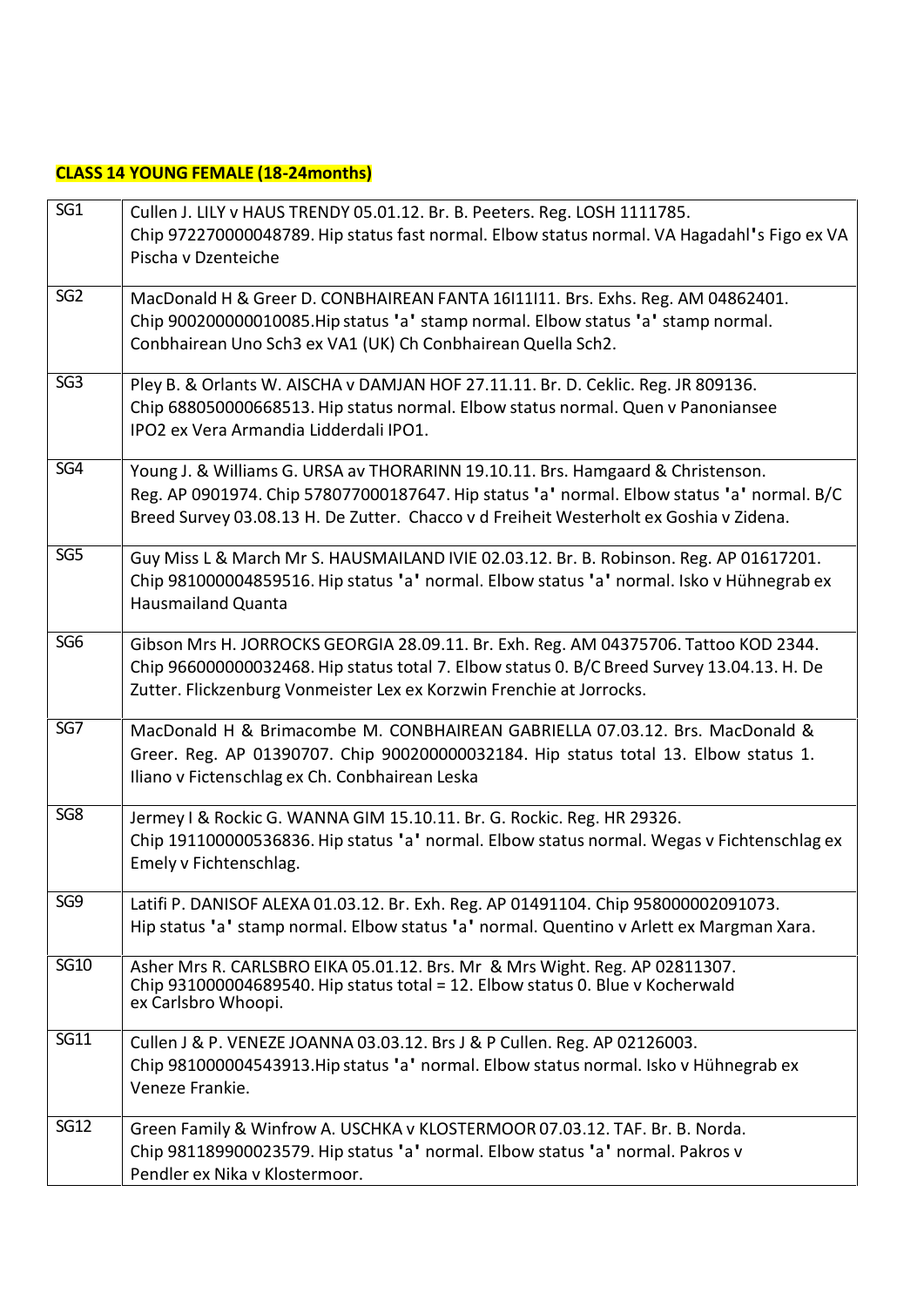| SG13        | Sesink D & T. FAY v UDITHAL 11.03.12. Br. A Sesink-Heesakkers. Reg.2874714.<br>Chip 528140000489475. Hip status 'a' normal. Elbow status 'a' normal. Bix v Arlett ex Djoena<br>v Udithal.                                        |
|-------------|----------------------------------------------------------------------------------------------------------------------------------------------------------------------------------------------------------------------------------|
| <b>SG14</b> | Munro J. & J. HAZROH UTTI 03.01.12. Brs. J. & H. Docherty. Reg. AP 00475306.<br>Tattoo KOD 2377. Chip 941000011933543. Hip status total 12. Elbow status 0. B/C<br>Breed Survey 03.08.13. Ch. Conbhairean Waro ex Korzwin Lucie. |
| <b>SG15</b> | Starkins S & Green T. LOGHOST CAMEEAR 14.10.11. Br. S. Starkins Reg. AM 04514102.<br>Tattoo MOA 6129. Hip status total 7. Elbow status 0. B/C Breed Survey 11.05.13. T.<br>Hannan. Grim v Freisumpf ex Loghost Buffy             |
| <b>SG16</b> | Turner J. IMPRANAH BUMBLE 04.02.12. Br. Exh. Reg. AP 00848201.<br>Chip 900200000009968. Hip status total = 9. Elbow status = 0. Ch. Conbhairean Chico ex<br>Impranah Razzamattaz.                                                |
| <b>SG17</b> | Timman Y. CHICKA v d BARENSCHLUCHT 05.03.12. Br. W. Krumnack. Reg. SV.<br>Chip 981189900032002. Hip status 'a' fast normal. Elbow status 'a' normal. Medici di Casa<br>Pileci Sch3 ex Itchie van de Janhoeve Sch1.               |
| <b>SG18</b> | Finnigan D. SHOTAAN CLAUDIA 04.02.12. Brs. M & S Cox. Reg. AP 1071907.<br>Chip 981000004422013. Hip status total 13. Elbow status 0. Ch. Elmo v Hühnegrab ex Janina v<br>Santamar.                                               |
| Abs         | Halliday J & Roe B. ESKGYLE LIMARA 09.12.11. Brs. Exhs. Reg. AM 04858504.<br>Chip 985170001465494. Hip status total 18. Elbow status 0. B/C Survey 03.08.13. H De Zutter.<br>B/C DNA. VA Ingodds Agassi ex Prixi v Klostermoor.  |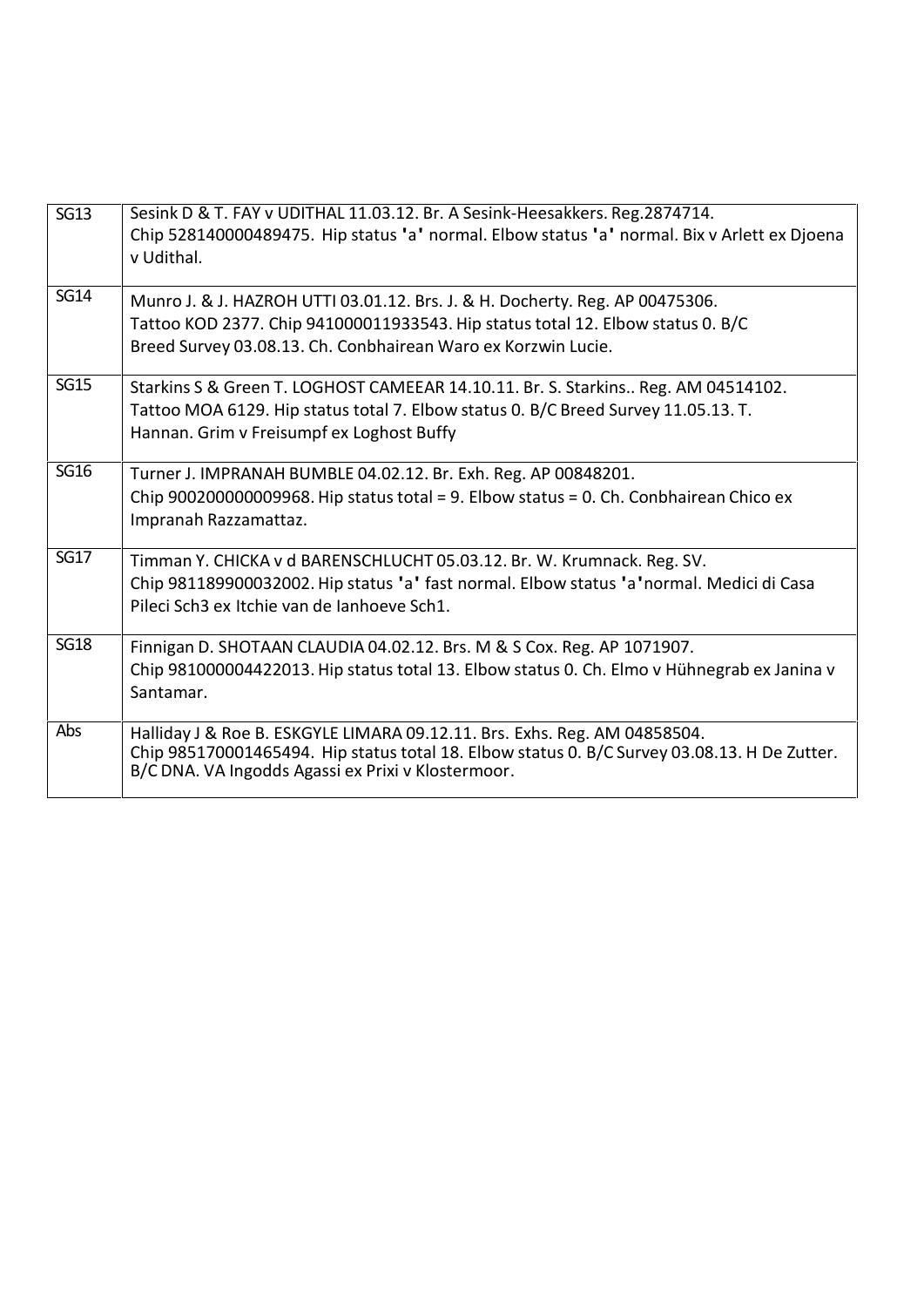### **CLASS 15 ADULT FEMALE**

| V1             | Rambridge R & Sygrove K. TRAMELLA DOLCE 11.12.10. Brs. Exhs. Reg. AL 05152609.<br>Chip 956000002436524. Hip status 'a' normal. Elbow status 'a' normal. B/C Breed Survey<br>21.10.12. D. Bowen. Sultan v d Jahnhohe ex Ch. Tramella Xanti Sch2.                              |
|----------------|------------------------------------------------------------------------------------------------------------------------------------------------------------------------------------------------------------------------------------------------------------------------------|
| V <sub>2</sub> | Cullen J & P & Fahy-Newlands B. VENEZE HARRIETTA 05.01.11. Br. J. Cullen. Reg. AM 02326504.<br>Chip 981000002785124. Hip status 'a' normal. Elbow status normal. B/C Breed Survey 2012. D.<br>Bowen. Quattro v d Partnachklamm ex Vicki v Grafenbrunn.                       |
| V3             | Bibby Mrs H. SILKENWOOD MARINA 12.02.10. Br. Owner. Reg. AL 02898305.<br>Chip 958000001634693. Hip status total 11. Elbow status 1. B/C Breed Survey 22.04.12. T.<br>Hannan. Ch. Ido v Haus am Lerchenweg Sch3 ex Silkenwood Ferra.                                          |
| V <sub>4</sub> | Middleton Mr & Mrs D. ARDENBURG INGE 14.06.11. Br. W. Stephens. Reg. AP 2444101.<br>Chip 900008800347667. Hip status total 6. Elbow status 0. B/C Breed Survey 19.5.13. T.<br>Hannan. Bix v Arlett ex Ardenburg Gilli.                                                       |
| V <sub>5</sub> | Cussen C. PENNY v KLOSTERMOOR 18.05.11. Br. B. Norda. Reg. SZ 2267646.<br>Chip 981189900012284. Hip status NZ. Elbow status normal. B/C Breed Survey 19.06.13. J.<br>Duff. Remo v Fichtenschlag ex Nika v Klostermoor.                                                       |
| V <sub>6</sub> | McGinn R, Hepburn A. & McAteer A. SHANTERA av THORARIN 06.10.10. Brs. Hamgaard &<br>Christensen. Reg. AP 0901106. Chip 578077000171335. Hips status 'a' stamp. Elbow status 0.<br>B/C Breed Survey 07.07.12. B. Fahy-Newlands. Rothio's Ashan Kahn ex Pantera v Funkenspiel. |
| V <sub>7</sub> | Carson S. EBBA v BOSES at CLONROOT 26.06.10. Br. D. O'Neill. Reg. AM 0901452.<br>Chip 985170000624481. Hip status total 4. Elbow status 0. B/C Breed Survey 14.07.12. D. Hall.<br>Angelo v Boses ex Kopperal Ettna.                                                          |
| V8             | Reid S. HAZROH SAVANNAH at PORTNALL 31.07.10. Br. J & H. Docherty. Reg. AL 03909406.<br>Chip 941000011928189. Hip status total 11. Elbow status 1. B/C Breed Survey 05.05.12. J.<br>Robinson. Ch. Idol v Haus am Lerchenweg ex Ch. Hazroh Quaxie.                            |
| V <sub>9</sub> | Eastwood & Reilly. XAVANNAH v HAUS PARIS 23.07.10. Br. P. Oosterwijk. Reg. AM 0902400.<br>Chip 528140000419631. Hip status 'a' normal. Elbow status 'a' normal. B/C Breed Survey<br>22.04.12. N. Farley. Luca v Altenberger Land ex Gescha v Schloss Rugland.                |
| V10            | Exley P & Fitton C. SHELLMEAD HALINA 22.12.10. Br. W. Williamson. Reg. AM 00176301.<br>Chip 941000011923758. Hip status total 8. Elbow status 0. B/C Breed Survey 30.0912. J.<br>Robinson. Lork a d Brunnenstrasse ex Draycore Seren.                                        |
| V11            | Robinson Mr & Mrs J. SHERNAA RUSSIA 15.11.12. Brs. Prince & Ayling. Reg. AM 02408804.<br>Tattoo MOPO 1050. Chip 900008800207534. Hips status 'a' stamp normal. Elbow status<br>NZ. B/C Survey 05.05.13. T. Hannan. Gigolo v d Barenschlucht ex Anderma Rena.                 |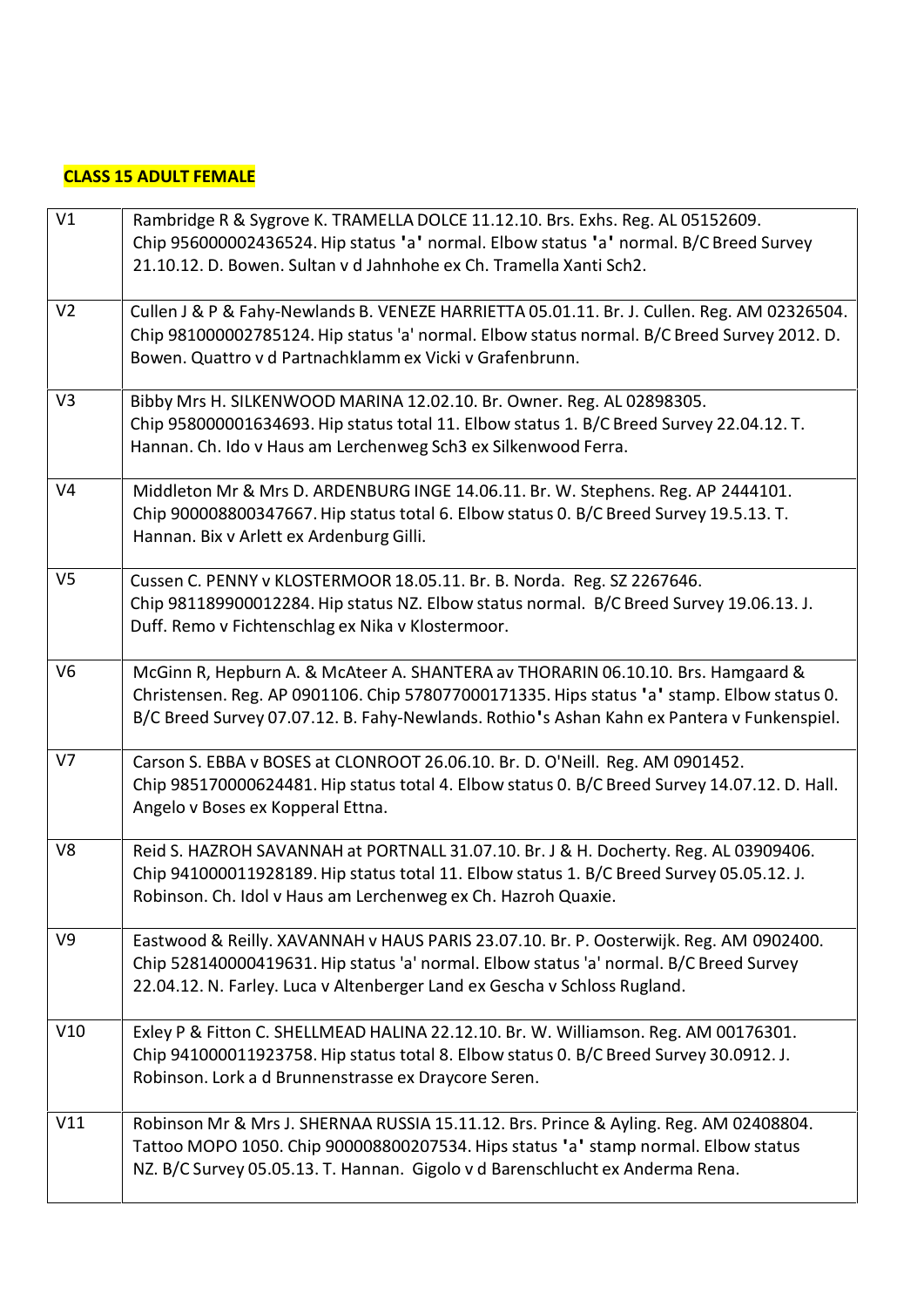| Chip 968000005717011. Hip status total 12. Elbow status 0. B/C Breed Survey 14.07.12. D.<br>Hall. Irish Ch. Natz v d Marker Allee ex Marleycrest Asket.<br>McCulloch P. LANGFAULDS OBSIDIAN of GRALOCH 18.04.11. Br. H. De Zutter. |
|------------------------------------------------------------------------------------------------------------------------------------------------------------------------------------------------------------------------------------|
|                                                                                                                                                                                                                                    |
|                                                                                                                                                                                                                                    |
|                                                                                                                                                                                                                                    |
| Reg. AM 02413604. Chip 985717001422365. Hip status total 14. Elbow status 0. B/C Breed<br>Survey 13.04.2013. D. Hall. Ch. Cobhairean Waro ex Langfaulds Hella.                                                                     |
|                                                                                                                                                                                                                                    |
| Apps J. & Tucker S. CH. CONBHAIREAN ERIKA v FELSENTAL 04.07.11. Brs. MacDonald & Greer.                                                                                                                                            |
| Reg. AM 03291210. Chip 941000011939803. Hip status 'a' normal. Elbow status 'a' normal.                                                                                                                                            |
| B/C Breed Survey 30.03.13. N. Farley. Boomer v Polarstern ex Conbhairean Linzi.                                                                                                                                                    |
| Bowen D. & S. & Wadlow B. CH. CONBHAIREAN WINONA 30.04.09. Brs. MacDonald & Greer.                                                                                                                                                 |
| Reg. 1078 CW. Chip 981000002736346. Hip status total 6. Elbow status 0. B/C Breed Survey                                                                                                                                           |
| 24.11.10. B. Fahy- Newlands. Floro Degli Achei ex Ch. Conbhairean Leska.                                                                                                                                                           |
| Dunn Mr, Mrs & Miss. CONBHAIREAN ELLIE 04.07.11. Brs. MacDonald & Greer.                                                                                                                                                           |
| Reg. AM 03291208. Chip 941000011939528. Hip status total 13. Elbow status 0. B/C Breed                                                                                                                                             |
| Survey 03.08.13. H. De Zutter. Boomer v Polarstern ex Conbhaiream Linzi.                                                                                                                                                           |
| Dunn Mr, Mrs & Miss. CH. MASCANI KANDI 12.10.09. Br. S. Hutchinson.                                                                                                                                                                |
| Reg. AK 04059005. Chip 968000005403554. Hip status total 10. Elbow status 0. B/C Breed                                                                                                                                             |
| Survey 30.06.12. N. Farley. Figo v d Lust ex Mascani Caprice.                                                                                                                                                                      |
| Fahy-Newlands B. & Lister C. KELNIK ANULI Sch1 06.10.10. Br. B. Fahy-Newlands.                                                                                                                                                     |
| Reg AM 00288606. Chip 978101080550515. Hip status 'a' normal. Elbow status normal. B/C                                                                                                                                             |
| Breed Survey 10.2011. D. Bowen. Paer v Hasenborn ex Wanni v d Wilhelmswarte.                                                                                                                                                       |
| Halliday J & Roe B. ESKGYLE JIFFI 03.07.11. Brs. Owners. Reg. AM 02606705.                                                                                                                                                         |
| Chip 985170001449449. Hip status total 14. Elbow status 0. B/C Breed Survey 13.04.13.H De                                                                                                                                          |
| Zutter. B/C DNA. Tramella Natz v Agios ex Pondhera Antigone of Eskgyle                                                                                                                                                             |
| Halliday J & Roe B. ESKGYLE TIGRA 06.10.09. Brs. Owners. Reg. AK 03889507.                                                                                                                                                         |
| Chip 941000011948707. Tattoo AOG 0592. Hip status total 14. Elbow status 0. B/C Breed                                                                                                                                              |
| Survey 18.06.11. H. De Zutter. B/C DNA. Ch. Robunas Quantas Master ex Pondhera Antigone of                                                                                                                                         |
| Eskgyle.                                                                                                                                                                                                                           |
| Halliday J & Roe B. PRIXI v KLOSTERMOOR 11.11.06. Br. Norda. Reg. AJ 0900940.                                                                                                                                                      |
| Chip 276098102292614. Tattoo E-E 4587. Hip status 'a' fast normal. Elbow status normal. B/C                                                                                                                                        |
| Breed Survey 22.08.09. H. De Zutter. B/C DNA. Arko v Butjentner Land ex Simba v Wester<br>Venn.                                                                                                                                    |
|                                                                                                                                                                                                                                    |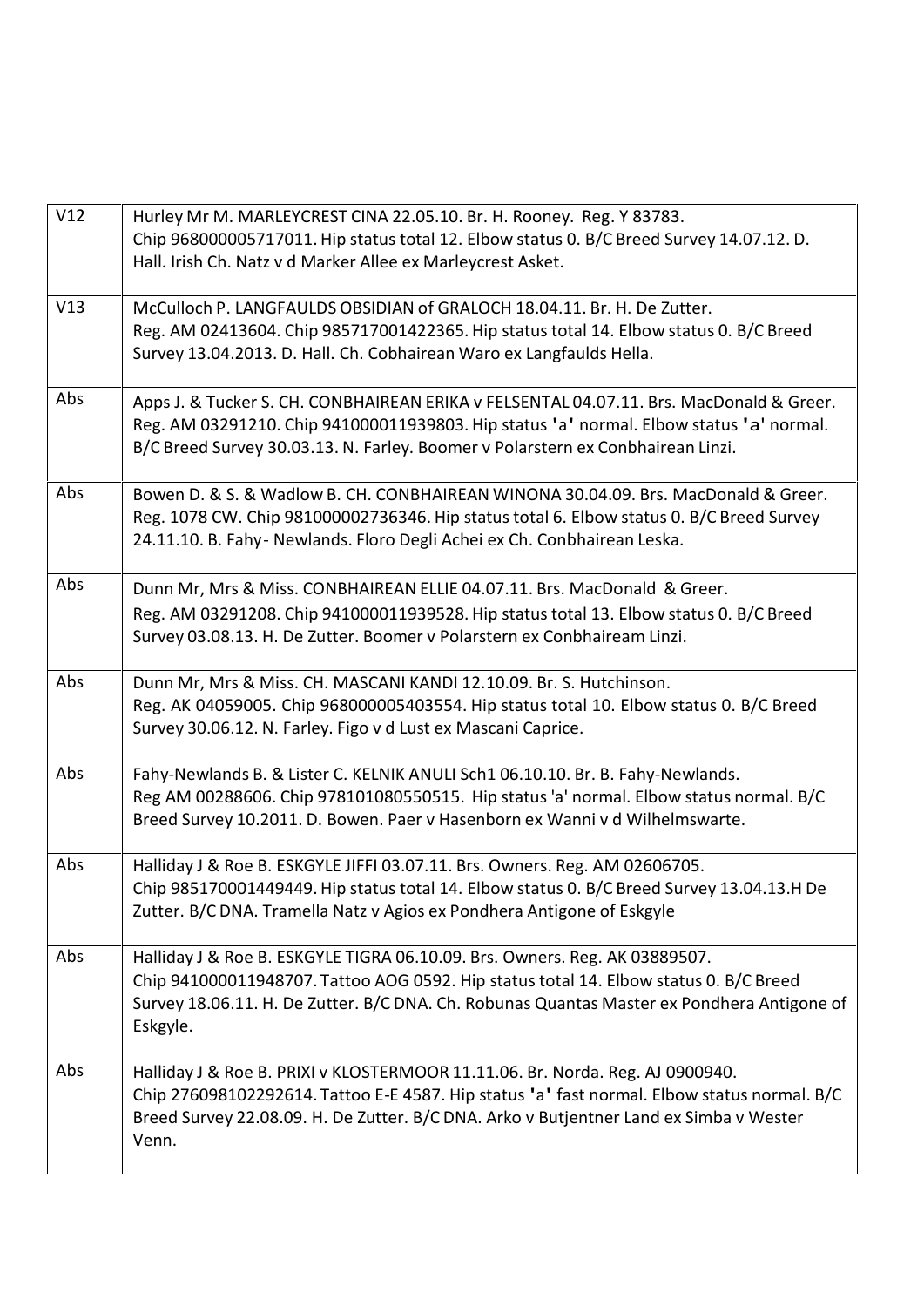| Abs | Hutchinson Mr & Mrs.M. SUNWOLF GOSSIP 17.08.11. Brs. Exhs. Reg. AM 03725402.<br>Chip 958000001854347. Hip status total 11. Elbow status 0. B/C Breed Survey 19.05.13. T.<br>Hannan. Ingodds Agassi ex Sunwolf Ellen.                                |
|-----|-----------------------------------------------------------------------------------------------------------------------------------------------------------------------------------------------------------------------------------------------------|
| Abs | Jackson Mr W. CH. VENEZE GABRIELLA 26.06.10, Brs. Cullen. Reg. AL 04291907.<br>Tattoo FOC 1115. Chip 981000002809111. Hip status total 13. Elbow status 0. B/C Breed<br>Survey 19.08.12. J. Ward. Ch. Elmo v Hühnegrab ex Vicki v Grafenbrunn.      |
| Abs | Keen Mrs C. CLOKELLYS ZARLA 29.04.11. Br. Exh. Reg. AM 02942405. Chip 956000008267103.<br>Hip status 'a' normal. Elbow status 'a' normal. B/C Breed Survey 30.03.13. N. Farley. Ypsilon<br>v Larhenhain ex V Ch. Clokellys Lola.                    |
| Abs | Lakin M. CH. MASCANI ODESSA Sch1 02.04.07. Br. Exh. Reg. AH 01823704.<br>Chip 956000000782986. Hip status total 8. Normal. Elbow status 0. B/C Breed Survey 04.09.09.<br>T. Hannan. Ch. Nikonis Yago ex Conbhairean Chipsi at Mascani.              |
| Abs | Pegg J & H. CONBHAIREAN COCO v DAHLMANN 22.10.10. Brs. MacDonald & Greer.<br>Reg. AM 00023906. Chip 985170000819991. Hip status total 13. Elbow status 0. B/C<br>Breed Survey 25.08.12. T. Hannan. Gigolo v d Baren Schlucht ex Conbhairean Quella. |
| Abs | Santoro Mr & Mrs G. LORNSTONE MOONBEAM 20.01.10. Br. L. Yates. Reg. AL 01330304.<br>Chip 981000004224661. Hip status total 11. Elbow status 0. B/C Breed Survey 19.08.12.<br>Gollygobble Bert of Lornstone ex Kalbeshan Quiska of Gollygobble.      |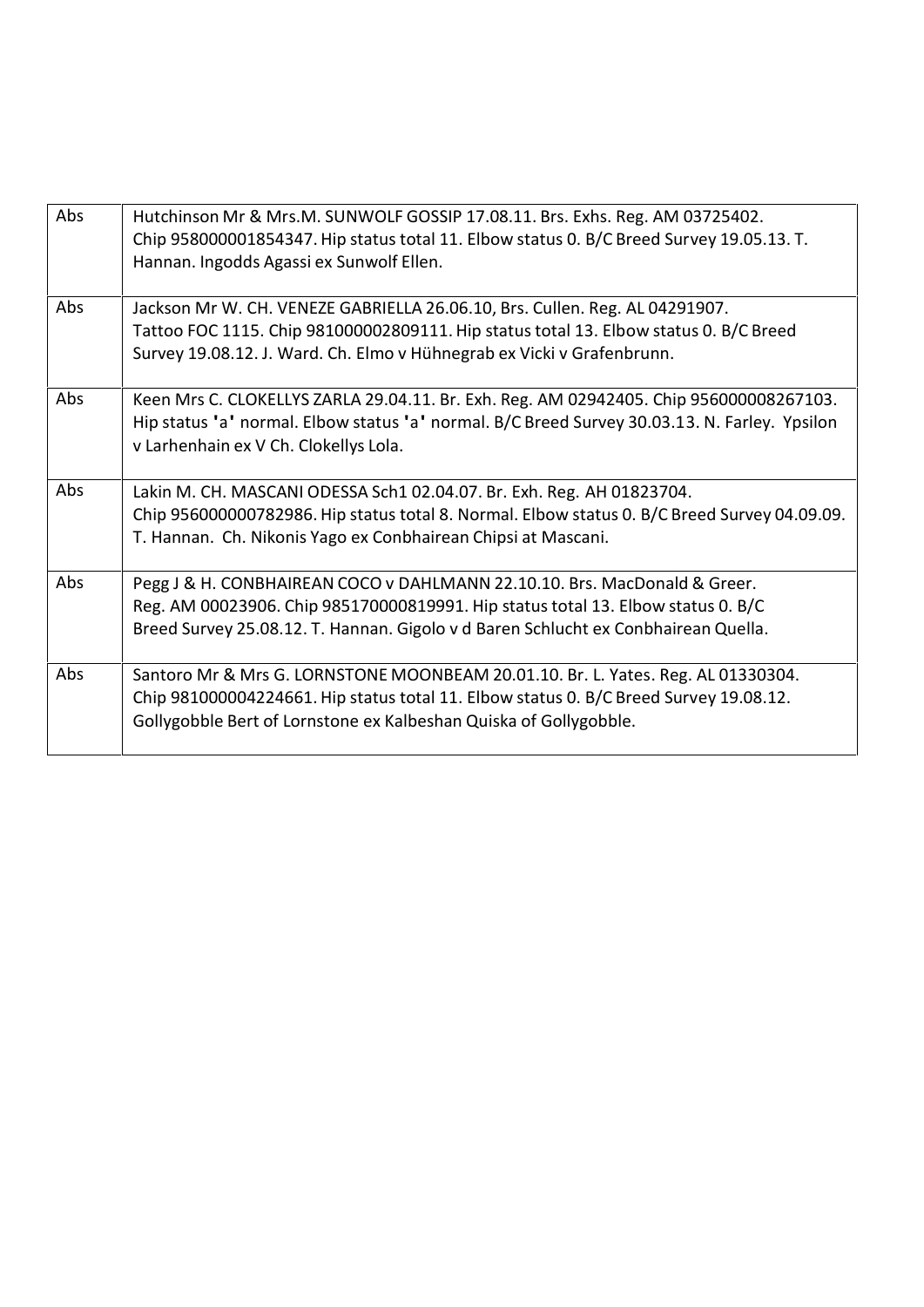## **CLASS 16 ADULT LONG COAT FEMALE**

| V1              | Docherty J & H. HAZROH SASSY 31.07.10. Brs. Exhs. Reg. AL 03909407.<br>Chip 941000011933691. Hip status total 11. Elbow status 0. B/C Breed Survey 22.04.12. T.<br>Hannan. Ch. Idol v Haus am Lerchenweg ex Ch. Hazroh Quaxie.               |
|-----------------|----------------------------------------------------------------------------------------------------------------------------------------------------------------------------------------------------------------------------------------------|
| V <sub>2</sub>  | Dooley Mrs S. VIDEX KOOKIE at GIANTLANDS 14.09.10. Brs. D & R Payne. Reg. AL 04668101.<br>Chip 956000002338417. Hip status total 15. Elbow status 0. B/C Breed Survey 22.04.12. T.<br>Hannan. Nick v Moorbeck ex Peppermint's Bungee.        |
| V <sub>3</sub>  | Robertson Mr & Mrs J. IMPRANAH ZANTE 05.07.10. Br. J. Turner. Reg. AL 02754706.<br>Chip 9410000119490090. Hip status total 14. Elbow status 0. B/C Breed Survey 03.08.13. H. De<br>Zutter. Tirgram Tim v Haus Dexel ex Impranah Razzamattaz. |
| V <sub>4</sub>  | Redpath N. IMPRANAH XTRA 12.02.10. Br. J. Turner. Reg. AL 01120602.<br>Chip 941000011948717. Hip status total 11. Elbow status 0. B/C Breed Survey 08.10.11. D. Hall.<br>Rafaye Dede ex Impranah Morish.                                     |
| SG <sub>1</sub> | Wakeling C. CHRISTINWOOD NOBLE ZENESTA 21.07.06. Br. P. Scroggs-Pariss.<br>Reg. AG 03392808. Chip 958000001973387. Hip score Total 7. B/C Breed Survey 18.08.13. A.<br>Winfrow. Abben Beefcake ex Christinwood Saffron Cavata.               |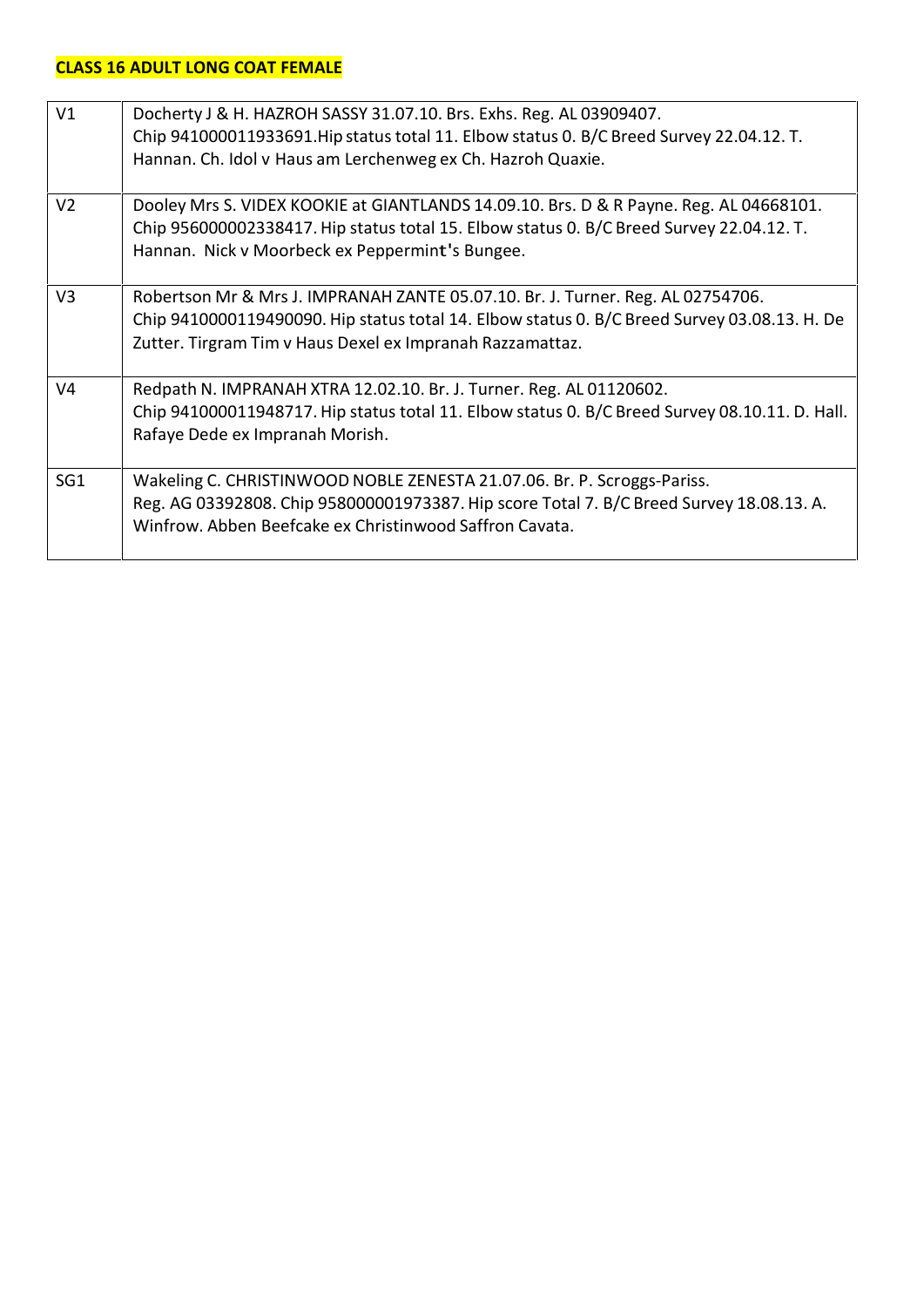## **CLASS 17 ADULT MALE**

| V1              | MacDonald H. Greer D. CH. CONBHAIREAN WARO 30.04.09. Brs. Exhs. Reg. AK 02683505.                                                                                      |
|-----------------|------------------------------------------------------------------------------------------------------------------------------------------------------------------------|
|                 | Tattoo BOA 1832. Hip status 'a' stamp normal. Elbow status 'normal'. B/C Breed Survey. H.                                                                              |
|                 | De Zutter. Haemo tested. V Floro degli Archei ex Ch. Conbhairean Leska.                                                                                                |
| V <sub>2</sub>  | Bowen D & S & Wadlow B. CH. LARARTH TEVEZ 28.05.11. Brs. D & S Bowen. Reg. 0628 CY.                                                                                    |
|                 | Chip 956000008246748. Hip status total 8. Elbow status 2. B/C Breed Survey 30.03.13. N.                                                                                |
|                 | Farley. Haemo tested. Ch. Kleehuegel Bonno ex Ch. Betty Degli Achei.                                                                                                   |
| V <sub>3</sub>  | Bradley Mr P. SANTOS od PETKOVICA 16.07.10. Br. M. Petkovica. Reg. AP 0901185.                                                                                         |
|                 | Chip 688050000620029. Hip status total 11. Elbow status 0. B/C Breed Survey 07.07.12. B.                                                                               |
|                 | Fahy-Newlands. Haemo tested. Vegas du Haut Mansard ex Celi od Petkovica.                                                                                               |
| V <sub>4</sub>  | Husain Mr I. WASCO DEL SEPRIO 20.12.09. Br. Nevio. Reg ATC AQ 000551 ITA.                                                                                              |
|                 | Chip 38026004015627. Hip status 'a' normal. Elbow status 'a' normal. B/C Breed Survey                                                                                  |
|                 | 13.04.13. H. De Zutter. Haemo tested. Sammo di Casa Beggiato ex Hazel de Seprio.                                                                                       |
| V <sub>5</sub>  | McPherson Mr & Mrs. KRUGERMAX DENOZO 25.08.10. Brs. Exh. Reg. AL 04025603.                                                                                             |
|                 |                                                                                                                                                                        |
|                 | Chip 956000002603408. Hip status total 8. Elbow status 0. B/C Breed Survey 05.05.12. H. De<br>Zutter. Haemo tested. Cash v Haus Roselius ex Reenroe Yura of Krugermax. |
| V <sub>6</sub>  | Armstrong Mr & Mrs A. CH. GEESWOOD JAY 03.09.09. Brs A & E. Armstrong.                                                                                                 |
|                 | Reg. AL 002120505. Chip 985121017940124. Hip status total 8. Elbow status 0. B/C Breed                                                                                 |
|                 | Survey 13.08.11. H. De Zutter. Haemo tested. Flickzenberg Vonmeister Lex ex Tolberg Extra at                                                                           |
|                 | Geeswood.                                                                                                                                                              |
| V <sub>7</sub>  | O'Neil Mr D. BLUE v BOSES 08.11.09. Br. Exh Reg. AM 0901801. Chip 985170000134182.                                                                                     |
|                 | Hip status total 13. Elbow status 0. B/C Breed Survey 13.08.11. H. De Zutter. Haemo tested.                                                                            |
|                 | Quenn v Loher Weg ex Brenda v Weinbacher Land.                                                                                                                         |
| V <sub>8</sub>  | McCowliffelEastwoodIReilly. KIPLYN HERO. Brs. McCowliffe & Haywood. Reg. AM 01133201.                                                                                  |
|                 | Chip 958000001812660. Hips status total 10. Elbow status 0. B/C Breed Survey 15.06.13. J.                                                                              |
|                 | Ward. Haemo tested. Omen v Drei Birkenzwinger ex Antilli Hifive.                                                                                                       |
| V <sub>9</sub>  | Cullen J & P. VENEZE HARRY 05.01.11. Brs. Owners. Reg. AM 02326501.                                                                                                    |
|                 | Chip 981000002792942. Hip status 'a' normal. Elbow status normal. B/C Breed Survey                                                                                     |
|                 | 21.10.12. D. Bowen. Haemo tested. Quattro v d Partnachklamm ex Vicki v Grafenbrunn.                                                                                    |
| V10             | Reynolds A. REYANHEATH RENZO 03.02.11. Br. Exh. Reg AM 01758005.                                                                                                       |
|                 | Chip 958000001818430. Hip status total 9. Elbow status 0. B/C Breed Survey 19.06.13. T.                                                                                |
|                 | Hannan. Haemo tested. Ch. Mirrwood Schifo at Reyanheath ex Reyanheath Keisha.                                                                                          |
| SG <sub>1</sub> | Chisholm J. BOHLKENBRIDGE KANTO 03.05.11. Br. Owner. Reg. AM 01782704.                                                                                                 |
|                 | Chip 958000001776677. Hip status 'a' normal. Elbow status 'a' normal. B/C Breed Survey                                                                                 |
|                 | 19.05.13. T. Hannan. Haemo tested. Ypsilon v Larchenhain Sch3 ex First-Duchess van de Ian                                                                              |
|                 | Hoeve Sch3                                                                                                                                                             |
|                 |                                                                                                                                                                        |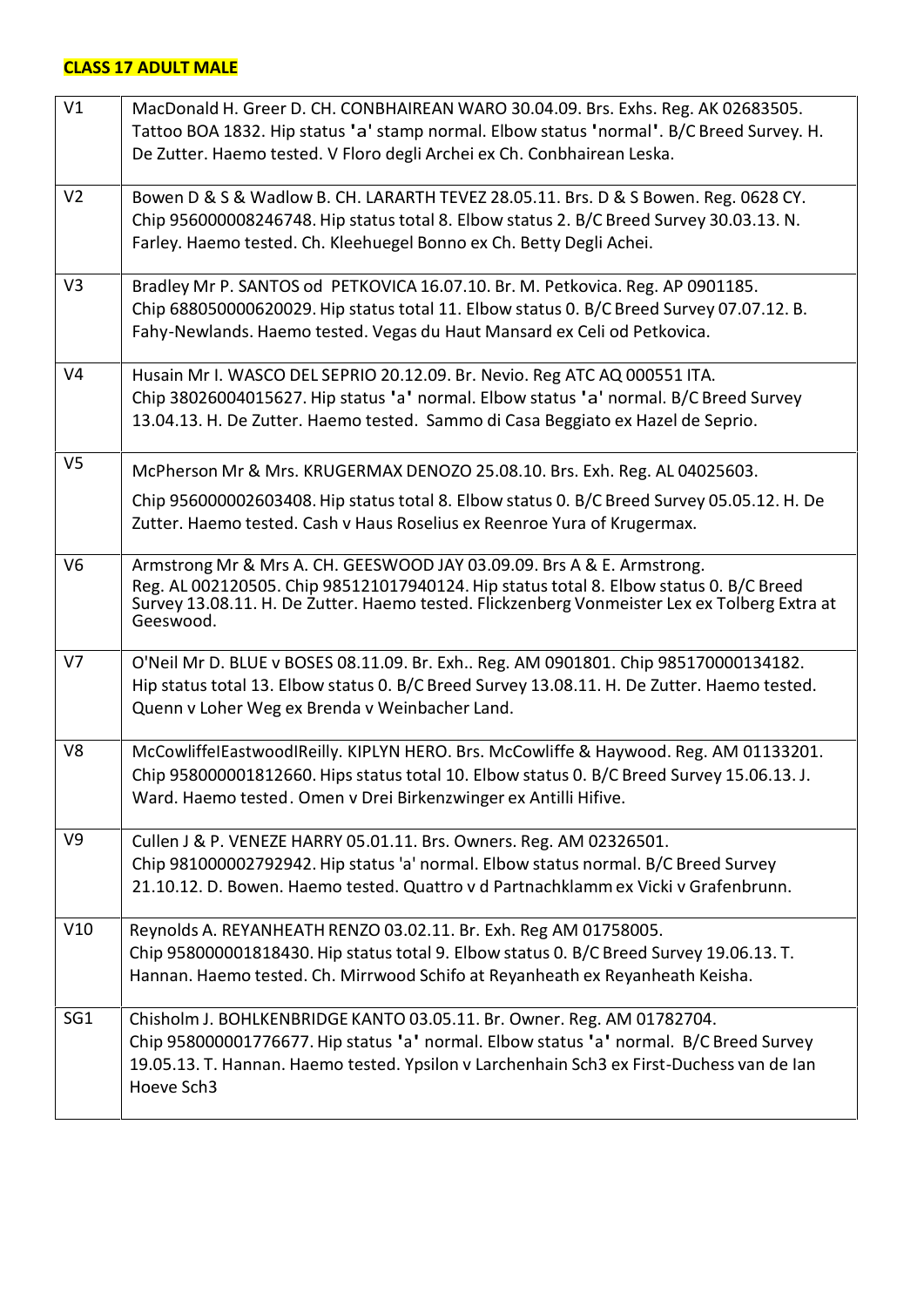| Abs | Courtney Ms K. NIKONIS LOWGAN 01.04.10. Br. N. Farley. Reg. AL 00877903.<br>Tattoo MOA 5894. Hip status total 13. Elbow status 0. BIC Breed Survey 24.07.11. B. Wootton.<br>Haemo tested. Tirgram Tim v Haus Dexel ex Nikonis Zanti.                                             |
|-----|----------------------------------------------------------------------------------------------------------------------------------------------------------------------------------------------------------------------------------------------------------------------------------|
| Abs | Dunn Mr, Mrs & Miss. MASCANI LUDWIG 24.08.10. Br. S. Hutchinson. Reg. AC 03608504.<br>Chip 941000011949042. Hip status total 14. Elbow status 0. B/C Breed Survey 25.08.12. T.<br>Hannan, Haemo testred. Neck v d Wolfen ex Mascani Giselle.                                     |
| Abs | Erskine Miss E. KELNIK ARTEM 06.10.10. Br. B. Fahy-Newlands. Reg. AM 00288601.<br>Chip 985170000716993. Hip status total 9. Elbow status 0. B/C Breed Survey 25.08.12. T.<br>Hannan, Haemo tested, Paer y Hasenborn ex Wanni y d Wilhelmswarte.                                  |
| Abs | Halliday J & Roe B. ESKGYLE DEACON BLUE 18.01.10. Brs. Owners. Reg. AL 00457501. Tattoo<br>AOG 0604. Chip 941000011948892. Hip status total 19. Elbow status 1. B/C Breed Survey<br>13.08.11. H. De Zutter. Haemo tested. VA Balko v Gliesenauer Schloss ex Prixi v Klostermoor. |
| Abs | Halliday J & Roe B. ESKGYLE TURBO 06.10.09. Brs owners. Reg. AK 03889501. Tattoo AOG<br>0593. Chip 941000011947109. Hip Status total 14. Elbow status 0. B/C Breed Survey 18.06.11.<br>H. De Zutter Haemo tested. Ch. Robunas Quantas Master ex Pondhera Antigone of Eskgyle.    |
| Abs | Kirby R & J. TORMENSTORP NEVER EVER Sch1. 07.12.09. Br. Vangkist. Reg. AM 0900553.<br>Chip 752098100492026. Hip status 'a' fast normal. Elbow status 'a' normal. B/C Breed<br>Survey 01.07.12. N. Farley. Haemo tested. Youkon v d Bastillie ex Schnappe v Arlett.               |
| Abs | Prince P & Ayling K. SHERNAA CHIP 29.07.08. Brs. Exhs. Reg. AJ 03524505.<br>Chip 985121017396328. Hip status 'a'normal. Elbow status fast normal. B/C Breed Survey<br>18.08.13. A. Winfrow. Haemo tested. Maddin y Media Sch3 ex Anderma Rena Sch1.                              |
|     |                                                                                                                                                                                                                                                                                  |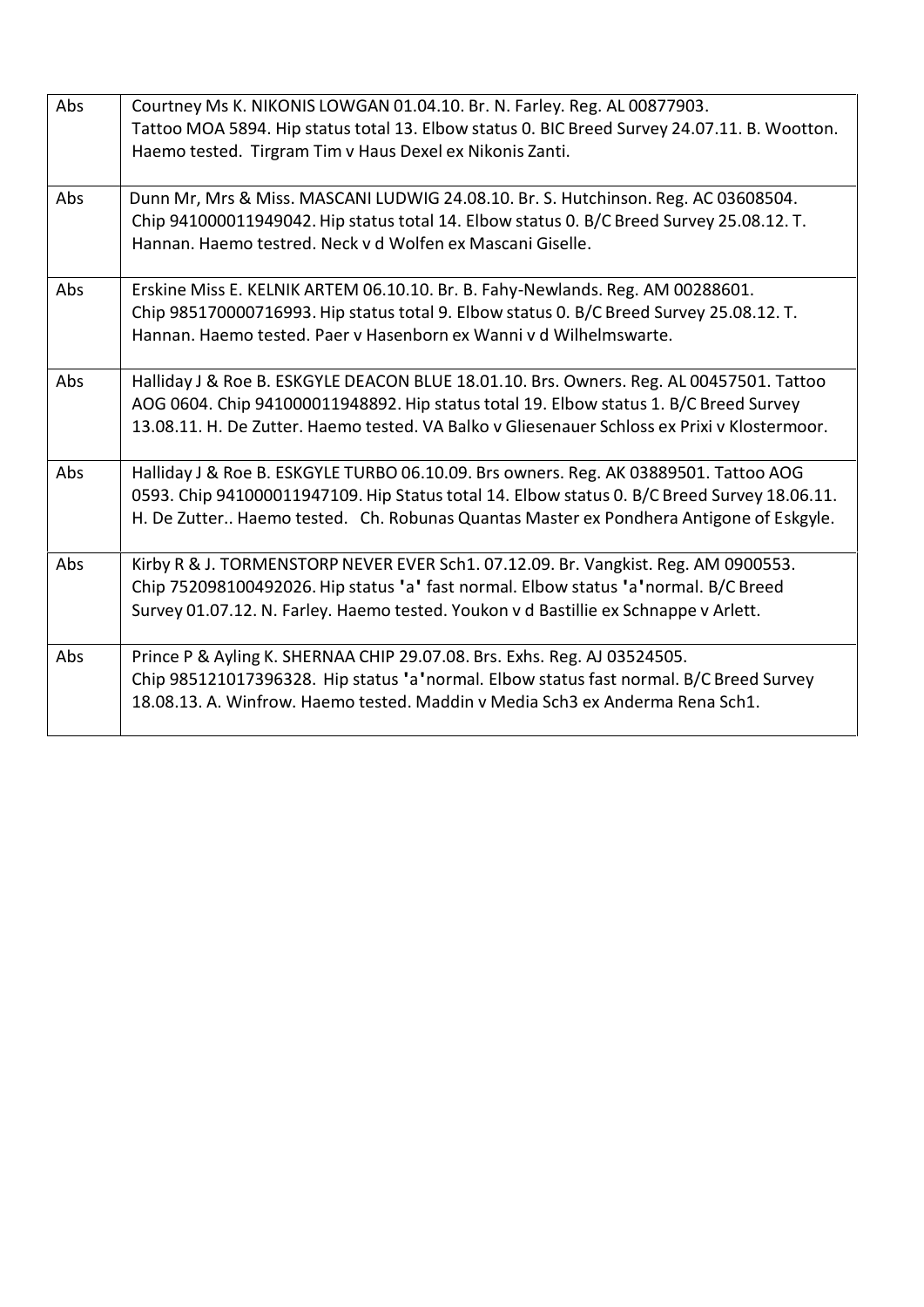# **CLASS 18.LONG COAT ADULT MALE**

| $\overline{V1}$ | Brennan-Hennigan K. ASH-INDIE v KARLSRUHE 19.04.10. Br. Exh. Reg. Y 77901.<br>Chip 97200010043286. Hip status total 9. Elbow status 0. B/C Breed Survey 14.07.12, D. Hall.<br>Haemo tested. VA Solo v Kottersbusch Sch3, ex V Willowdale Ory of Karlsruhe.      |
|-----------------|-----------------------------------------------------------------------------------------------------------------------------------------------------------------------------------------------------------------------------------------------------------------|
| V <sub>2</sub>  | Nyrvana-Jones M. IMMO v d ZWILLINGEN in NYRVANA 14.08.11. Br. F. Schorr.<br>Reg. SZ 2270632. Chip 981189900016134. Hip status 'a' normal. Elbow status 'a' normal. B/C<br>Breed Survey. J. Ward. Haemo tested. Furbo v d Kleinen Ranch ex Dyane v d Zwilligen.  |
| V <sub>3</sub>  | Brookes S. KAMANTAS DOMINIC 30.07.10. Br. Exh. Reg. AL 03554404. Tattoo MOA 5961.<br>Hip status total 14. Elbow status 0. B/C Breed Survey 22.04.12. T. Hannan. Haemo tested.<br>Alexbria Gustav ex Kamantas Bethany.                                           |
| Abs             | Keates Mrs V. FLYHART DJANGO 14.06.11. Br. P. Tuck. Reg. AM 02471408.<br>Chip 958000001716875. Hip status total 11. Elbow status 0. B/C Breed Survey 05.05.13. T.<br>Hannan. Haemo tested. Bugeila Akbar ex Flyhart Asha.                                       |
| Abs             | Tuck P. DRAYCORE UZI for FLYHART 19.04.10. Br. Kirby. Reg. AL 01985301.<br>Chip 941000011946858. Hip status total 13. Elbow status 0. B/C Breed Survey 22.04.12. T.<br>Hannan. Haemo tested. Ch. Tirgram Tim v Haus Dexel ex Zwantje v d Bastillie of Draycore. |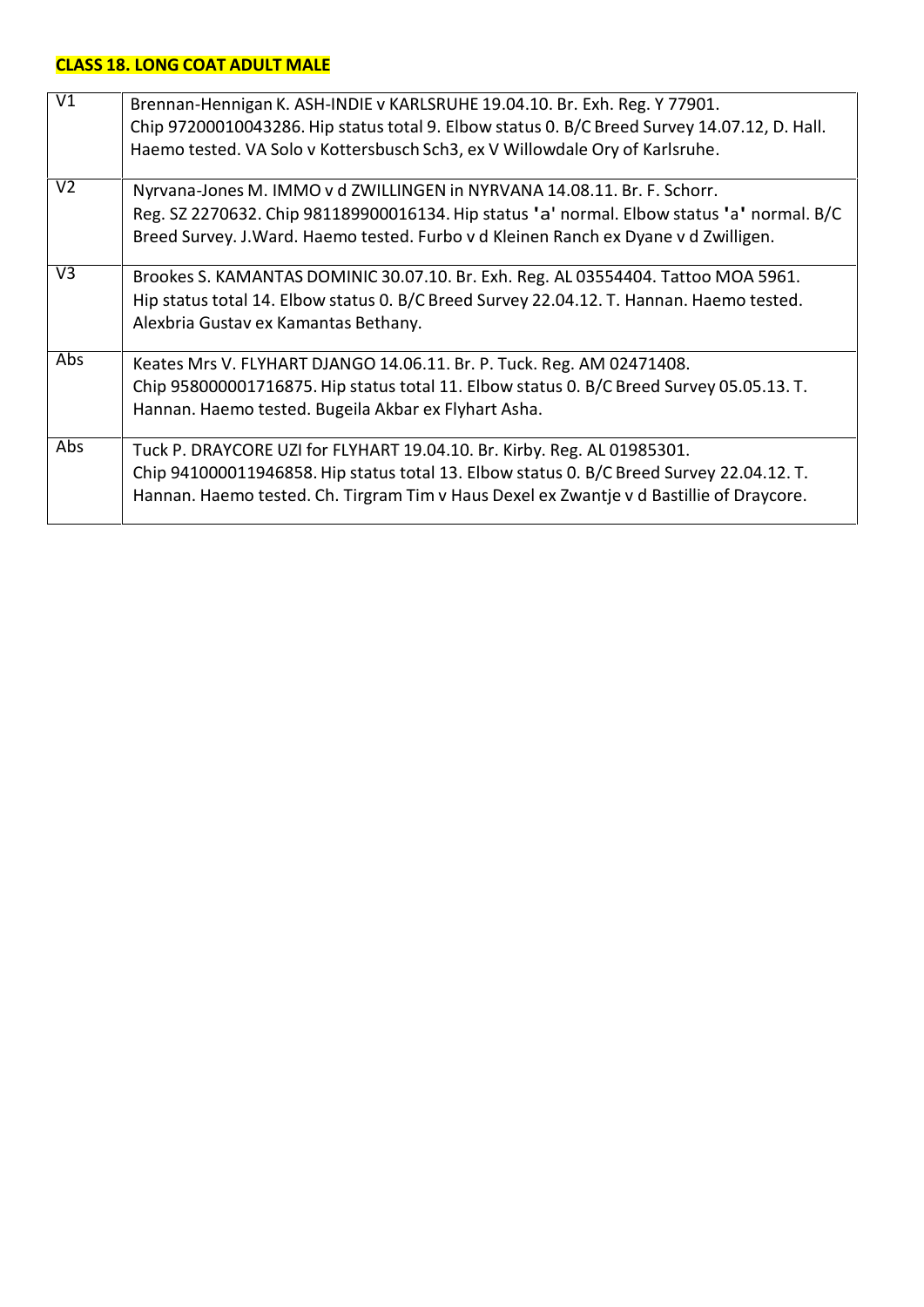| VA1 | Cathie J & L & S Boons. HERA v TEJADA SCHLOSS Sch2 01.09.08. Br. S. Verstrepen.           |
|-----|-------------------------------------------------------------------------------------------|
|     | Reg. LOSH 1045484. Tattoo BHPLYM. Chip 981100002766035. Hip status 'a' fast normal. Elbow |
|     | status normal. Kk1 26.06.11. R. Dierendonck, Astana Alfons ex Ella v Tejada Schloss.      |
|     |                                                                                           |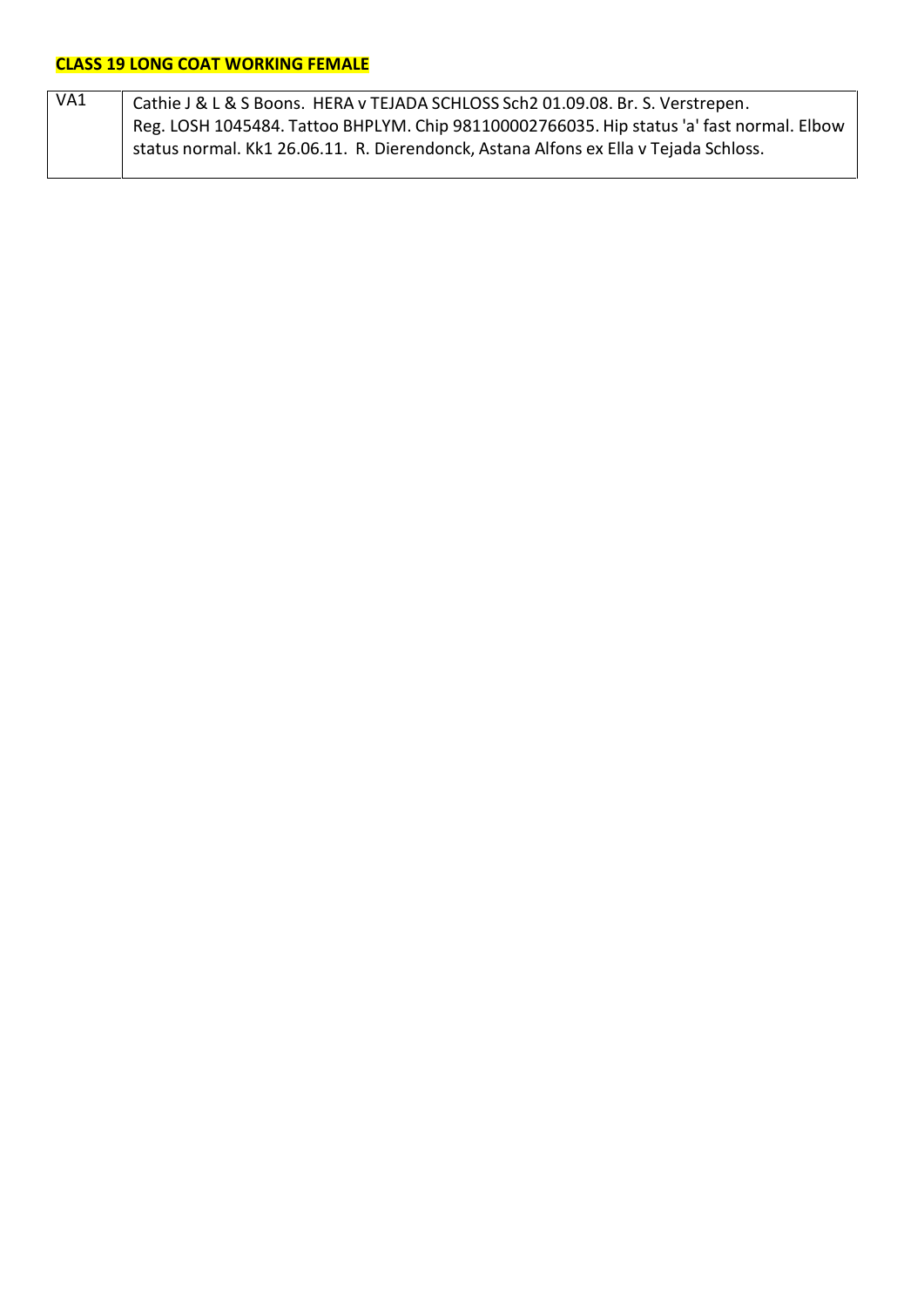**CLASS 20 LONG COAT WORKING MALE**

**No Entries Received**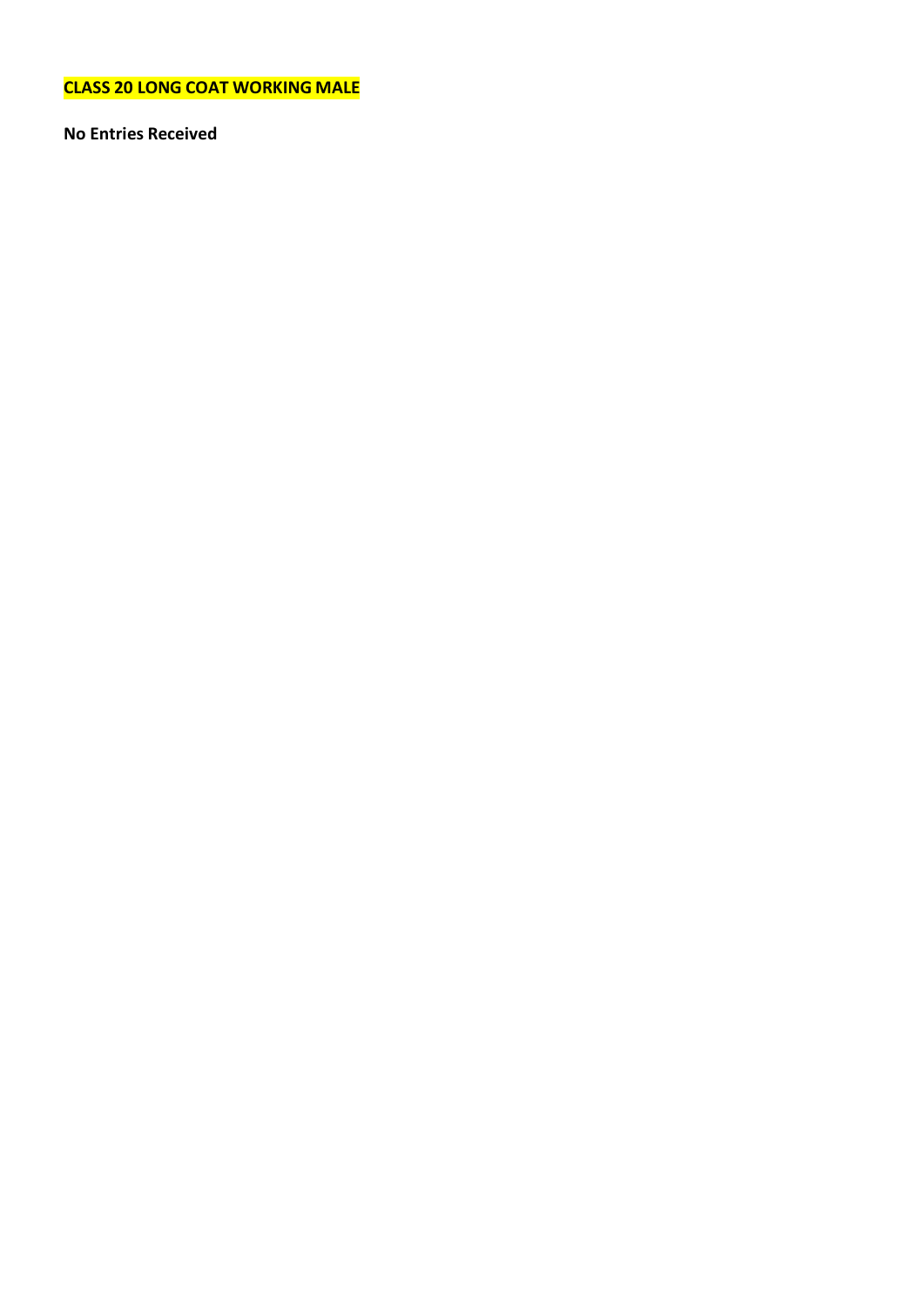## **CLASS 21 WORKING FEMALE**

| VA1        | Honig C. NANI v WIEDECK Sch3 15.07.07. Br. H. Hellwig. Reg. SZ 2204341. Tattoo H-H 6940.<br>Hip status normal. Elbow status normal. Kk1 LBZ 2009. Steigler. Zamp v Thermodos ex Dunja v<br>Wiedeck.                                                                                         |
|------------|---------------------------------------------------------------------------------------------------------------------------------------------------------------------------------------------------------------------------------------------------------------------------------------------|
| V1         | Chisholm J. FIRST-DUCHESS v d IAN HOEVE Sch 3. 21.03.06. Br. Ms Timman. Reg. AG 0902599.<br>Tattoo e 161. Chip 528140000230161. Hip status 'a' fast normal. Elbow status normal. KK1<br>LBZ. W. Babilon. Wallace aus Agrimento Sch3 ex Ceres v d Ian Hoeve Sch1 LBZ.                        |
| <b>Abs</b> | Aschke A. ROMY v d GRAFSCHAFT-MARK IPO 2. 07.07.10. Br. Exh. Reg. SZ 2255535.<br>Chip 276098102849581. Hip status normal. Elbow status normal. Kk113.04.13. H-P Fetten.<br>Furbo degli Achei ex XI vd Grafschaft-Mark.                                                                      |
| Abs        | Cullen J. VA (Brit.) VENEZE GUCCI Sch2. 26.06.10. Br. Owner. Reg. AK 09001892.<br>Chip 981000002816414. Hip status 'a' normal. Elbow status normal. KK1. VA Ch. Elmo v<br>Hühnegrab ex Vicki v Grafenbrunn.                                                                                 |
| <b>Abs</b> | Cullen J. & P. VA (Brit.& Dutch) CH. VENEZE ELLIE Sch2. 22.02.09. Brs. Owners.<br>Reg. AK 02118205. Tattoo FOC 1095. Chip 981000002465870. Hip status 'a' normal. Elbow<br>status normal. KK1 09.07.11. H.Scheerer. Zamp v Thermodos ex Veneze Ada.                                         |
| Abs        | Cullen J & P. CH. VENEZE IMMY Sch.1 27.02.11. Brs. Owners. Reg. AM 01815703.<br>Chip 981000004192115. Hip status 'a' normal. Elbow status normal. Kk1. VA Ch. Elmo v<br>Hühnegrab ex VA Ch. Veneze Chaos.                                                                                   |
| <b>Abs</b> | Green family & Winfrow A. SANTA OD PETKOVICA Sch1 Reg. AM 0901553.<br>Chip 050000395355. Hip status 'a' normal. Elbow status 'a' normal. Kk1 2011. C. Ludwig.<br>Ober della Valcuvia ex Lilit v Schwarzaugen.                                                                               |
| <b>Abs</b> | Hall D & J. GAYVILLE'S KORA IPO1. 03.07.11. Brs. Exhs. Reg. AM 03256603.<br>Chip 981000004556576. Hip status fast normal. Elbow status normal. Kk1. 06.07.13. H-J Dux.<br>Chacco v d Freiheit Westerholt ex Ch. Gayville's Zora.                                                            |
| Abs        | Honig C. FLIK-FLAC v WILHENDORF IPO2 10.03.11. Br. J. Henkel. Reg. DN 31240301.<br>Chip 985121000674718. Hip status normal. Elbow status normal. Kk1 2013. K. Gladbach.<br>Boomer v Polarstern ex Yale v Wilhendorf.                                                                        |
| Abs        | Murray G. KISHA v SCHWARZAUGEN Sch1. 06.03.09. Br. Ramadan Musli. Reg. Y62493.<br>Chip 941000002970043. Hip status total 8. Fast normal. Elbow status 1. Normal. B/C Breed<br>Survey 28.12.10. J. Duff. Korung 11.05.13. J. Steigler. Kanto v d Karl May Hohle ex Leyla v<br>Schwarrzaugen. |
| Abs        | Prince P. & Ayling K. SHERNAA CHANTY Sch1, 04.06.07. Brs. Owners. Reg. AH 02739801.<br>Chip 985120032582584. Hip status 'a' normal. Elbow status normal. KK1 06.06.10. F-P Knaul.<br>Vegas du Haut Mansard Sch3 ex Anderma Rena Sch1.                                                       |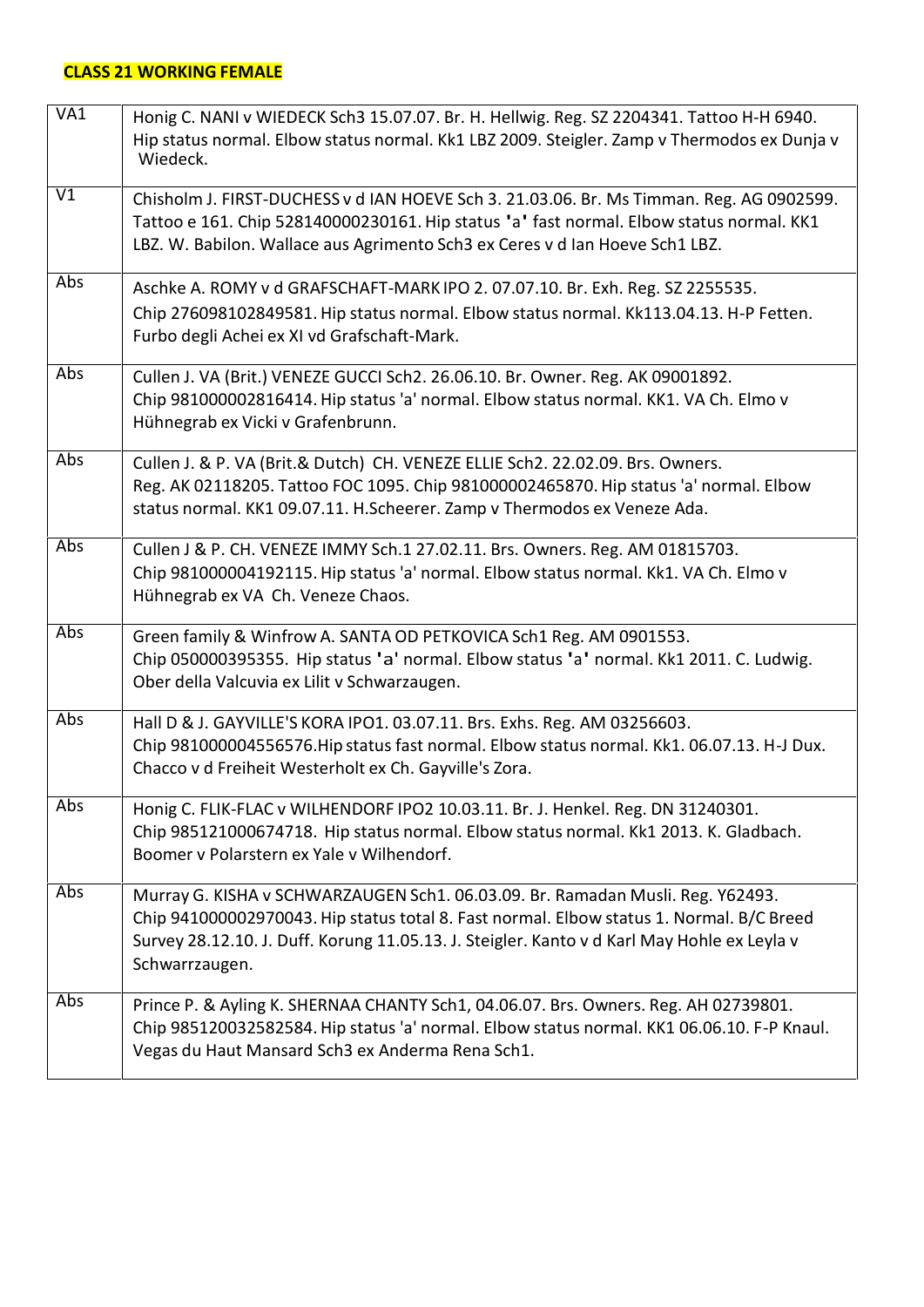# **CLASS 22 WORKING MALE**

| VAI                      | Honig C. BOOMER v POLARSTERN Sch3 03.11.08. Br. H. Geisen. Reg. SZ 2228650.<br>Tattoo H-N 9885. Hip status normal. Elbow status normal. KK1 LBZ 06.10. M. Van Dorsen.<br>Floro degli Achei ex Xini v Touensestrand.                                                                                                                                |
|--------------------------|----------------------------------------------------------------------------------------------------------------------------------------------------------------------------------------------------------------------------------------------------------------------------------------------------------------------------------------------------|
| VA <sub>2</sub>          | MacDonald H. Greer D. CONBHAIREAN BAZI IPO 3 23.05.10. Brs. Exhs. Reg. SZ 2274391.<br>Chip 9851770000149011. Hip status 'a' stamp normal. Elbow status 'a' fast normal. Kk1<br>16.03.12 Hans Jurgen Begier. Haemo tested. VA Sultan v d Jahnhohe ex Ch. Conbhairean Leska.                                                                         |
| V1                       | HallsworthIBradleyIThomas. CH. KLEEHUEGEL BONNO Sch3 22.07.08. Brs. P. Bradley &<br>W.Thomas. Reg. AK 00045001. Tattoo LOB 2831. Chip 981000002537508. Hip status fast<br>normal. Elbow status normal. B/C Breed Survey 19.06.10. H. De Zutter. Haemo tested. Kk1<br>16.04.11. H. Scheerer. LBZ 16.06.13. G. Muller. Rafaye Dede ex Isa v Isidora. |
| V <sub>2</sub>           | Jermey I. IRKO NIVALDA Sch2. 20.03.10. Br. H. Carovek. Reg. HR 28443.<br>Chip 1911000000326223. Hip status 'a' normal. Elbow status normal. Kk1 17.03.12. H.R.<br>Cakovek. Figo v d Orangerie ex Wanda Nivalda.                                                                                                                                    |
| $\overline{\vee}$        | Lingier Mr S. EIKO v HOLTKAMPER TOR IPO 3. 01.07.10. Br. K. Niedergasses. Reg. SZ 2255065.<br>Chip 276098102846082. Hip status normal. Elbow status normal. Kk1 24.03.12. N. Wihlem.<br>Morret v Holtkamper Tor.                                                                                                                                   |
| $\overline{\mathsf{V}4}$ | Dunne G. RONO v BIERSTADTER HOF Sch3 15.06.07. Br. R. Mai. Reg. SZ 2203613.<br>Tattoo L-E 3708. Chip 981189900023205. Hip status 'a' fast normal. Elbow status 'a'fast<br>normal. LBZ 21.07.11. H. Zygadte. Nemo v d Lengernheide ex Xilla v Waterloo.                                                                                             |
| V <sub>5</sub>           | Hutchinson Mrs S. CH. MASCANI IKON IPO 2. 20.10.08. Br. Exh. Reg. AJ 05130001.<br>Chip 968440000075611. Hip status total 13. 'a' normal. Elbow status 'a' normal. B/C Breed<br>Survey 19.06.10. H. De Zutter. Haemo tested. Lb2 16.06.13. G. Mueller. VA Nando v<br>Gollerweiher ex Mascani Caprice JW.                                            |
| Abs                      | Brophy S. & Feehily M. AREX v Freidenspark Sch3 24.11.08. Br. M. Schwarzpaul.<br>Reg. AM 0901941. SZ 22330737. IKC Z10873. Tattoo F-K 5837. Chip 276098102894451. Hip<br>status normal. Elbow status normal. LBZ F. Goldlust 04.03.12. Kwantum v Klostermoor ex Otti<br>v Friedenspark.                                                            |
| Abs                      | Cullen J. CH. VA ELMO v HUHNEGRAB Sch3. 18.08.06. Br. H. Scheerer. Reg. AK 0902255.<br>Tattoo H-H 6735. Chip 27609720211241. Hip status 'a' stamp normal. Elbow status normal.<br>Haemo tested. KK1 LBZ 09.08.08. D. Nitschke Zamp v Thermodos ex Ofi v Hühnegrab.                                                                                 |
| Abs                      | Cullen J. & P. VENEZE ERIK Sch2. 22.02.09. Brs. Exhs Reg. AK 02118201.<br>Chip 981000002467291. Hip status 'a' normal. Elbow status normal. KK1. 09.07.11. H.<br>Scheerer. Haemo tested. VA Zamp v Thermodos ex Veneze Ada.                                                                                                                        |
| Abs                      | Hannan T. JARO v TAMARASPITZE IPO 1. 16.04.10. Br. A. van Sweevelt. Reg. AP 0903016.<br>Chip 981100002394920. Hip status NIZ. Elbow status normal. KK1 15.04.12. M. Mignolet.<br>Geck di Casa Nobilli ex Caty v Tamaraspititze.                                                                                                                    |
| Abs                      | Keen Mrs C. CLOKELLYS ZEGER IPO 3 29.04.11. Br. Exh. Reg. AM 02942401.<br>Chip 956000008267373. Hip status 'a' normal. Elbow status 'a' normal. Kk1 15.06.13. N.<br>Scharschmidt. Ypsilon v Larhenhain ex V Ch. Clokellys Lola.                                                                                                                    |